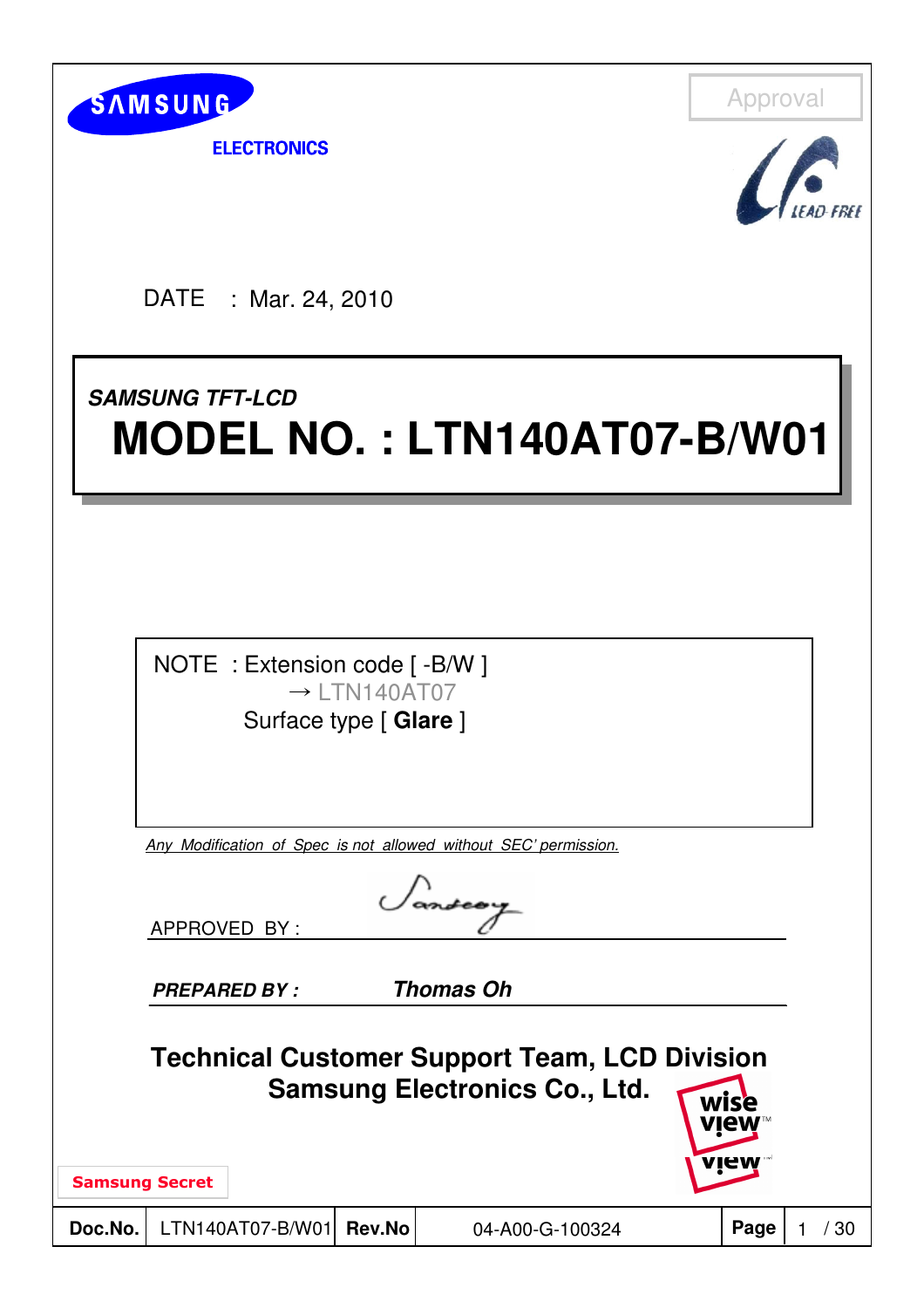# Approval **CONTENTS**

| Doc.No. |                                        | LTN140AT07-B/W01                                                                                      | <b>Rev.No</b> |                                              | 04-A00-G-100324                                                       | Page | $\overline{2}$ | /30 |
|---------|----------------------------------------|-------------------------------------------------------------------------------------------------------|---------------|----------------------------------------------|-----------------------------------------------------------------------|------|----------------|-----|
|         | <b>Samsung Secret</b>                  |                                                                                                       |               |                                              |                                                                       |      |                |     |
|         |                                        |                                                                                                       |               |                                              |                                                                       |      |                |     |
|         | <b>11. EDID</b>                        |                                                                                                       |               |                                              | - - - - - - - - - - - - - - - - - - (28)                              |      |                |     |
|         |                                        | 10. General Precautions                                                                               |               |                                              | -------------------- (26)                                             |      |                |     |
|         | 9. Markings & Others                   |                                                                                                       |               |                                              | ------------------- (24)                                              |      |                |     |
|         | 8. Packing                             |                                                                                                       |               |                                              | ------------------- (23)                                              |      |                |     |
|         | 7. Outline Dimension                   |                                                                                                       |               |                                              | ------------------- (21 )                                             |      |                |     |
|         | 6. Interface Timing                    | 6.1 Timing Parameters<br>6.2 Timing Diagrams of interface Signal<br>6.3 Power ON/OFF Sequence         |               |                                              | ------------------- (19)                                              |      |                |     |
|         | 5.2 LVDS Interface<br>5.5 Pixel format | 5.6 LED Driver Connector & Pin Assignment                                                             |               | 5.3 Timing Diagrams of LVDS For Transmitting | 5.4 Input Signals, Basic Display Colors and Gray Scale of Each Color. |      |                |     |
|         |                                        | 5. Input Terminal Pin Assignment<br>5.1 Input Signal & Power                                          |               |                                              | ------------------- (14)                                              |      |                |     |
|         | 4. Block Diagram                       | 4.1 TFT LCD Module                                                                                    |               |                                              | ------------------- (13)                                              |      |                |     |
|         | 3.2 Backlight Unit<br>3.3 LED Driver   | 3. Electrical Characteristics<br>3.1 TFT LCD Module                                                   |               |                                              | -------------------- (10)                                             |      |                |     |
|         |                                        | 2. Optical Characteristics                                                                            |               |                                              | -------------------- (7)                                              |      |                |     |
|         |                                        | 1. Absolute Maximum Ratings<br>1.1 Absolute Ratings of environment<br>1.2 Electrical Absolute Ratings |               |                                              | ------------------- (5)                                               |      |                |     |
|         | <b>General Description</b>             |                                                                                                       |               |                                              | ------------------- (4)                                               |      |                |     |
|         | <b>Revision History</b>                |                                                                                                       |               |                                              | ------------------- (3)                                               |      |                |     |
|         |                                        |                                                                                                       |               |                                              |                                                                       |      |                |     |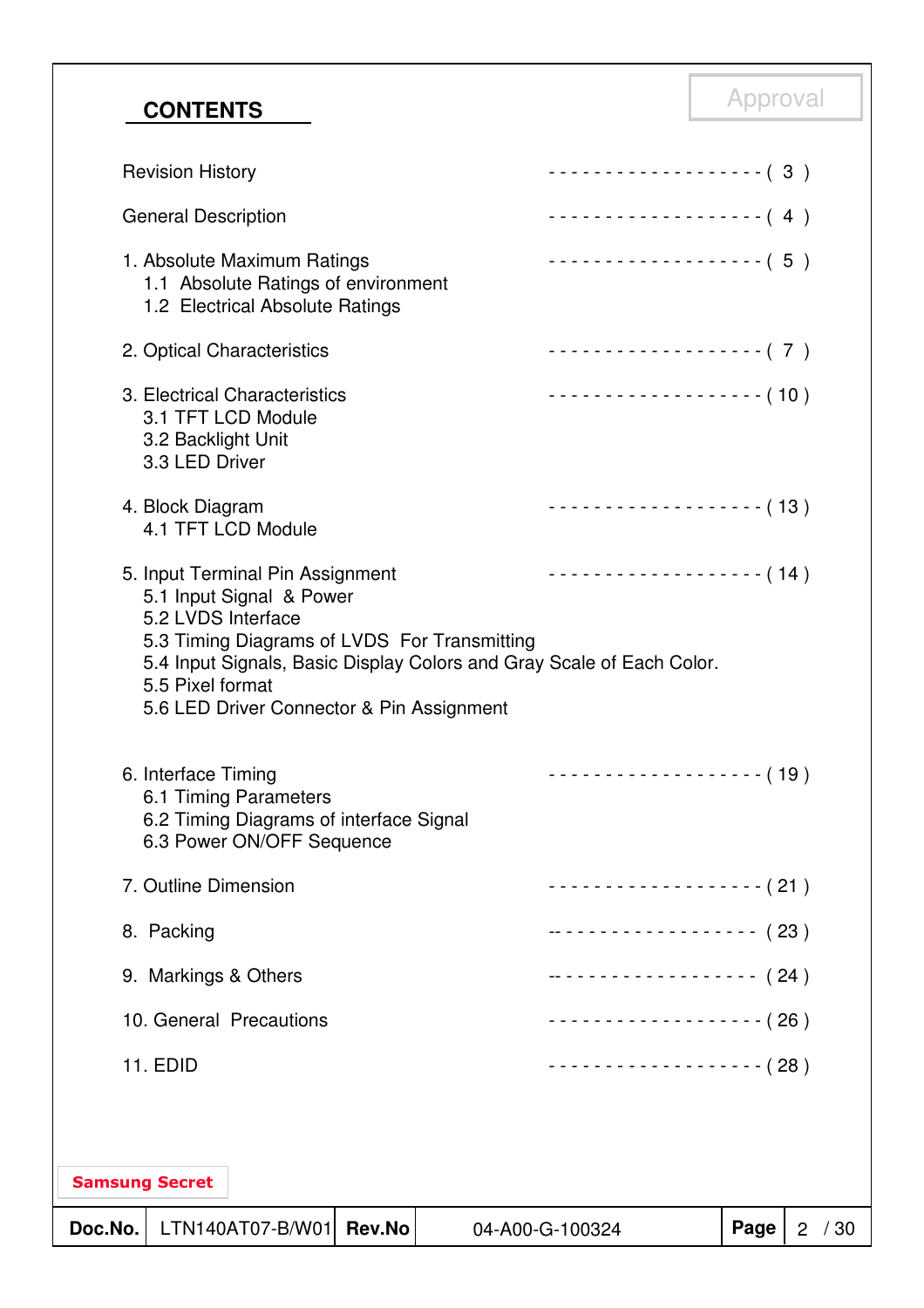# **REVISION HISTORY Approval**

| Date                  | Revision No.     | Page           |        |                                              | Summary |      |        |
|-----------------------|------------------|----------------|--------|----------------------------------------------|---------|------|--------|
| Feb. 24, 2010         | A00              | $\mathsf{All}$ |        | The approval specification was issued first. |         |      |        |
|                       |                  |                |        |                                              |         |      |        |
|                       |                  |                |        |                                              |         |      |        |
|                       |                  |                |        |                                              |         |      |        |
|                       |                  |                |        |                                              |         |      |        |
|                       |                  |                |        |                                              |         |      |        |
|                       |                  |                |        |                                              |         |      |        |
|                       |                  |                |        |                                              |         |      |        |
|                       |                  |                |        |                                              |         |      |        |
|                       |                  |                |        |                                              |         |      |        |
|                       |                  |                |        |                                              |         |      |        |
|                       |                  |                |        |                                              |         |      |        |
|                       |                  |                |        |                                              |         |      |        |
|                       |                  |                |        |                                              |         |      |        |
|                       |                  |                |        |                                              |         |      |        |
|                       |                  |                |        |                                              |         |      |        |
|                       |                  |                |        |                                              |         |      |        |
|                       |                  |                |        |                                              |         |      |        |
|                       |                  |                |        |                                              |         |      |        |
|                       |                  |                |        |                                              |         |      |        |
|                       |                  |                |        |                                              |         |      |        |
|                       |                  |                |        |                                              |         |      |        |
|                       |                  |                |        |                                              |         |      |        |
|                       |                  |                |        |                                              |         |      |        |
|                       |                  |                |        |                                              |         |      |        |
|                       |                  |                |        |                                              |         |      |        |
|                       |                  |                |        |                                              |         |      |        |
| <b>Samsung Secret</b> |                  |                |        |                                              |         |      |        |
| Doc.No.               | LTN140AT07-B/W01 |                | Rev.No | 04-A00-G-100324                              |         | Page | 3 / 30 |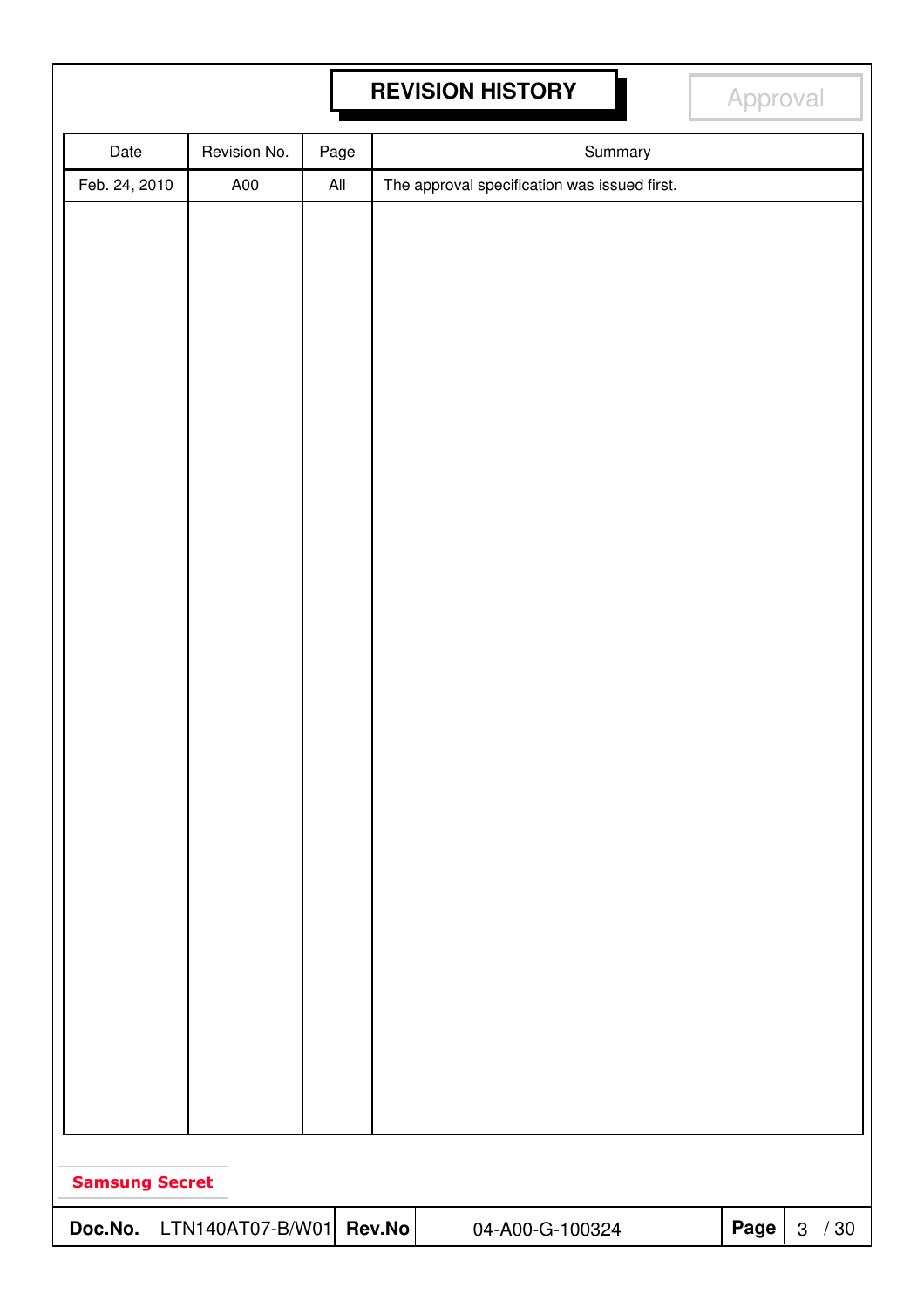### **GENERAL DESCRIPTION**

#### **DESCRIPTION**

LTN140AT07 is a color active matrix TFT (Thin Film Transistor) liquid crystal display (LCD) that uses amorphous silicon TFT as switching devices. This model is composed of a TFT LCD panel, a driver circuit and a backlight unit. The resolution of a 14.0" contains 1366 x 768 pixels and can display up to 262,144 colors. 6 O'clock direction is the optimum viewing angle.

#### FEATURES

- High contrast ratio
- HD (1366 x 768 pixels ) resolution
- Low power consumption
- Fast response time
- LED Back Light with embedded LED Driver
- DE (Data enable) only mode
- 3.3V LVDS Interface
- Onboard EEDID chip
- Green product (RoHS compliant)

#### APPLICATIONS

- Notebook PC
- If the usage of this product is not for PC application, but for others, please contact SEC

### **GENERAL INFORMATION**

| Item              | <b>Specification</b>                        | <b>Unit</b> | <b>Note</b> |
|-------------------|---------------------------------------------|-------------|-------------|
| Display area      | 309.399(H) x 173.952(V) (14.0" HD diagonal) | mm          |             |
| Driver element    | a-Si TFT active matrix                      |             |             |
| Display colors    | 262,144                                     |             |             |
| Number of pixel   | 1366 x 768                                  | pixel       | 16:9        |
| Pixel arrangement | RGB vertical stripe                         |             |             |
| Pixel pitch       | $0.2265(H) \times 0.2265(V)$ (TYP.)         | mm          |             |
| Display Mode      | Normally white                              |             |             |
| Surface treatment | Haze 0%, Hard-Coating 3H                    |             |             |
|                   |                                             |             |             |
|                   |                                             |             |             |

#### Samsung Secret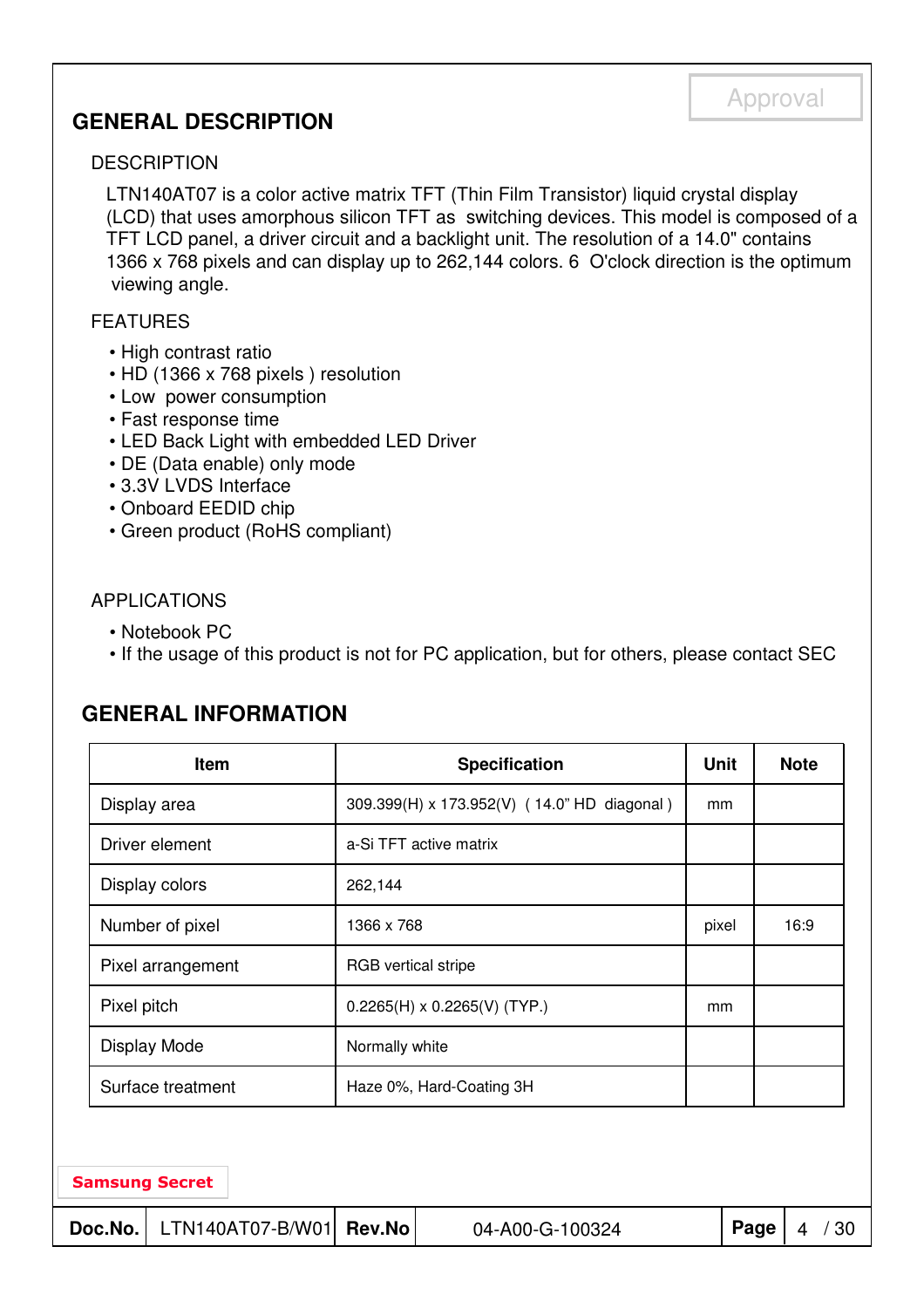#### Mechanical Information

| <b>Item</b>    |                | Min.                     | Typ.                     | Max.  | Unit | <b>Note</b>       |
|----------------|----------------|--------------------------|--------------------------|-------|------|-------------------|
| Module<br>size | Horizontal (H) | 323.0                    | 323.5                    | 324.0 | mm   |                   |
|                | Vertical (V)   | 191.5                    | 192.0                    | 192.5 | mm   |                   |
|                | Depth (D)      | $\overline{\phantom{0}}$ | $\overline{\phantom{a}}$ | 5.2   | mm   | $\left( 1\right)$ |
| Weight         |                | -                        | 330                      | 350   | g    |                   |

Note (1) Measurement condition of outline dimension

. Equipment : Bernier Calipers

. Push Force : 500g ⋅f (minimum)

### **1. ABSOLUTE MAXIMUM RATINGS**

#### 1.1 ENVIRONMENTAL ABSOLUTE RATINGS

| <b>Item</b>                                          | Symbol      | Min.                     | Max. | Unit         | <b>Note</b>       |
|------------------------------------------------------|-------------|--------------------------|------|--------------|-------------------|
| Storage temperate                                    | TSTG        | $-20$                    | 60   | °C           |                   |
| Operating temperate<br>Temperature of glass surface) | <b>TOPR</b> | 0                        | 50   | $^{\circ}$ C | $\left( 1\right)$ |
| Shock (<br>non-operating)                            | Snop        | $\overline{\phantom{a}}$ | 240  | G            | (2), (4)          |
| Vibration (non-operating)                            | Vnop        |                          | 2.41 | G            | (3),(4)           |

Note (1) Temperature and relative humidity range are shown in the figure below. 95 % RH Max. (40 °C ≥ Ta) Maximum wet - bulb temperature at 39  $\mathrm{^{\circ}C}$  or less. (Ta > 40  $\mathrm{^{\circ}C}$ ) No condensation

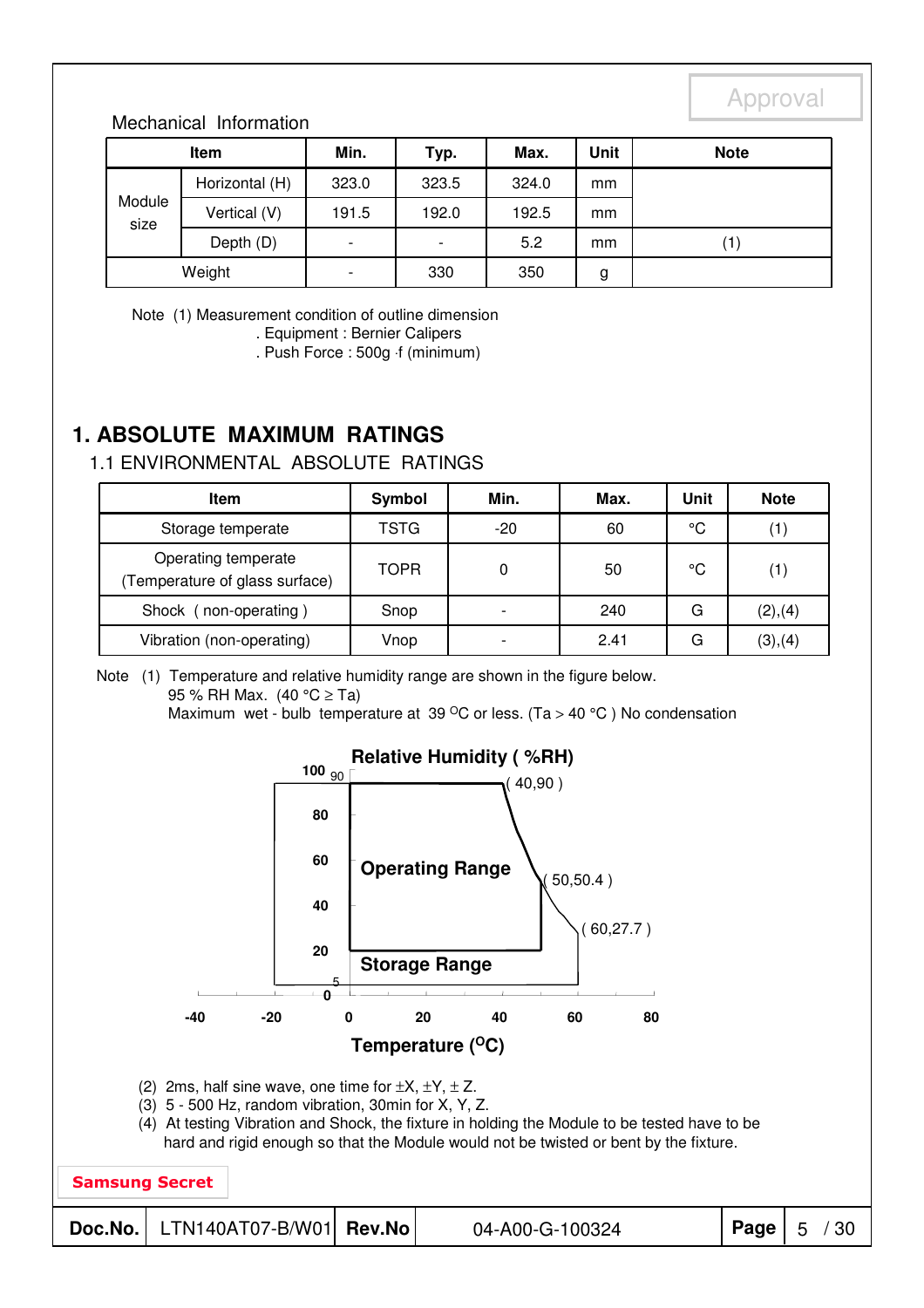### 1.2 ELECTRICAL ABSOLUTE RATINGS

### (1) TFT LCD MODULE

 $V_{DD}$  =3.3V,  $V_{SS}$  = GND = 0V

| <b>Item</b>          | Symbol                | Min.           | Max.           | Unit | <b>Note</b>    |
|----------------------|-----------------------|----------------|----------------|------|----------------|
| Power Supply Voltage | V <sub>DD</sub>       | $V_{DD} - 0.3$ | $V_{DD}$ + 0.3 |      | $^{\prime}$ 1. |
| Logic Input Voltage  | <b>V<sub>IN</sub></b> | $V_{DD}$ - 0.3 | $V_{DD}$ + 0.3 |      |                |

Note (1) Within Ta  $(25 \pm 2 \degree C)$ 

| <b>Samsung Secret</b> |                         |  |                 |          |   |     |  |  |
|-----------------------|-------------------------|--|-----------------|----------|---|-----|--|--|
| Doc.No.               | LTN140AT07-B/W01 Rev.No |  | 04-A00-G-100324 | Page $ $ | 6 | /30 |  |  |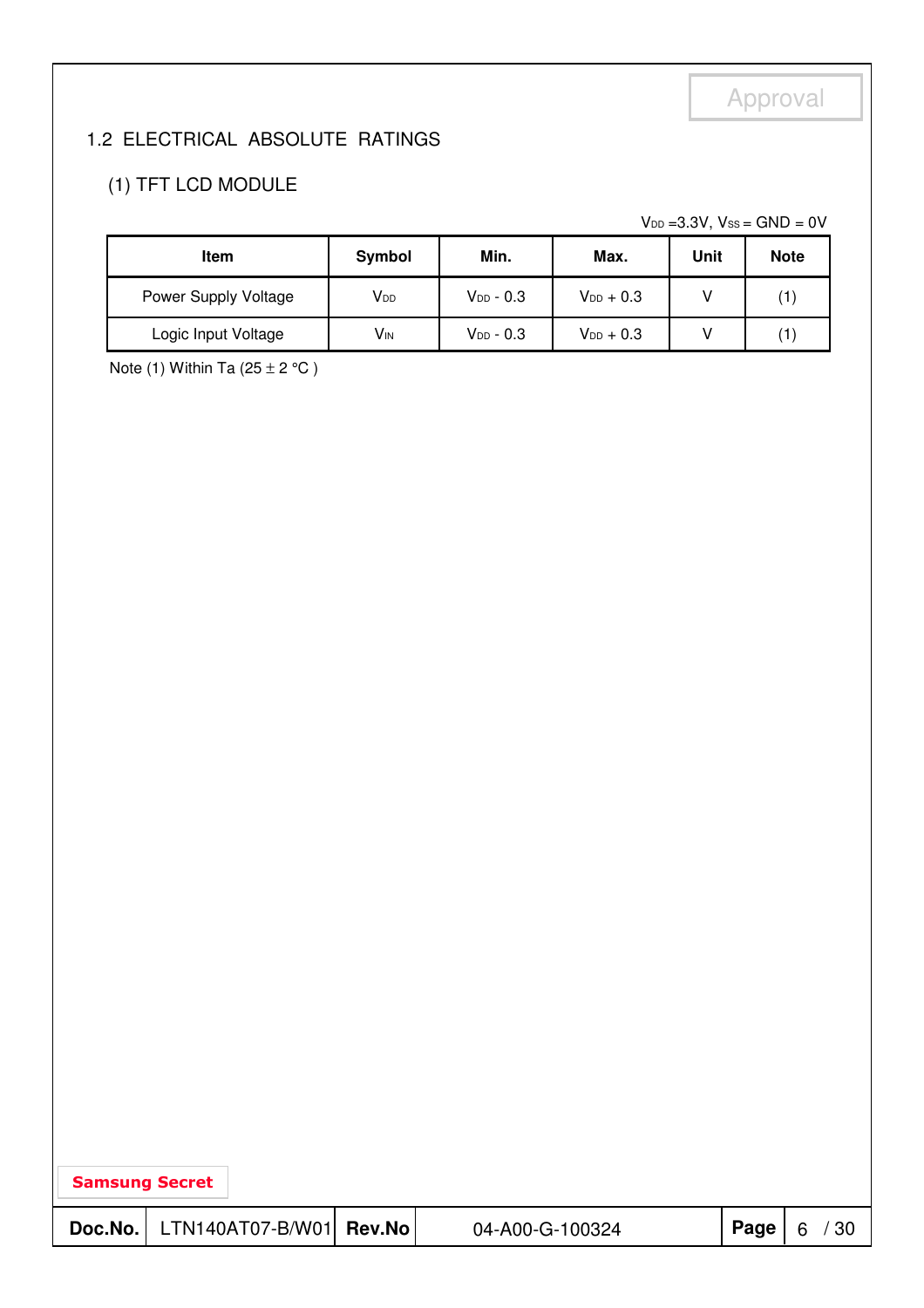### **2. OPTICAL CHARACTERISTICS**

The following items are measured under stable conditions. The optical characteristics should be measured in a dark room or equivalent state with the methods shown in Note (5). Measuring equipment : TOPCON SR-3

|                                                                                         | Item                   |                | <b>Condition</b>    | Min.                     | Typ.           | <b>Max</b>               | Unit                         | <b>Note</b>               |
|-----------------------------------------------------------------------------------------|------------------------|----------------|---------------------|--------------------------|----------------|--------------------------|------------------------------|---------------------------|
| <b>Contrast Ratio</b><br>(5 Points)                                                     |                        | <b>CR</b>      |                     | 500                      |                |                          | $\qquad \qquad \blacksquare$ | (1), (2), (5)             |
| Response Time at Ta<br>$(Rising + Falling)$<br>Average Luminance<br>of White (5 Points) |                        | TRT            |                     |                          | 8              | 16                       | msec                         | (1), (3)                  |
|                                                                                         |                        | $Y_{L,AVE}$    |                     | 170                      | 200            | $\overline{\phantom{a}}$ | cd/m <sup>2</sup>            | $IF = 20.0mA$<br>(1), (4) |
|                                                                                         |                        | Rx             | Normal<br>Viewing   | 0.580                    | 0.610          | 0.640                    |                              |                           |
| Color                                                                                   | Red                    | RY             | Angle<br>$\phi = 0$ | 0.310                    | 0.340          | 0.370                    |                              |                           |
|                                                                                         |                        | $G \times$     | $\theta = 0$        | 0.305                    | 0.335          | 0.365                    |                              | (1), (5)                  |
|                                                                                         | Green                  | GY             |                     | 0.560                    | 0.590          | 0.620                    |                              |                           |
| Chromaticity<br>(CIE)                                                                   | <b>Blue</b>            | Bx             |                     | 0.120                    | 0.150          | 0.180                    |                              | SR-3                      |
|                                                                                         |                        | BY             |                     | 0.055                    | 0.085          | 0.115                    |                              |                           |
|                                                                                         |                        | W <sub>x</sub> |                     | 0.283                    | 0.313<br>0.343 |                          |                              |                           |
|                                                                                         | White                  | WY             |                     | 0.299                    | 0.329          | 0.359                    |                              |                           |
|                                                                                         |                        | $\theta$       |                     | 30                       | 45             | $\overline{\phantom{a}}$ |                              |                           |
| Viewing                                                                                 | Hor.                   | $\theta$ H     | $CR \ge 10$         | 30                       | 45             | $\overline{\phantom{a}}$ | Degrees                      | (1), (5)                  |
| Angle                                                                                   | Ver.                   | φн             | At center           | $10$                     | 15             |                          |                              | $SR-3$                    |
|                                                                                         |                        | ΦL             |                     | 20                       | 35             |                          |                              |                           |
| 13 Points                                                                               | <b>White Variation</b> | $\delta$ L     |                     | $\overline{\phantom{a}}$ | 1.4            | 1.6                      |                              | (6)                       |

\* Ta =  $25 \pm 2$  °C, VDD=3.3V, fv= 60Hz, fDCLK = 69.3MHz, IF = 20.0 mA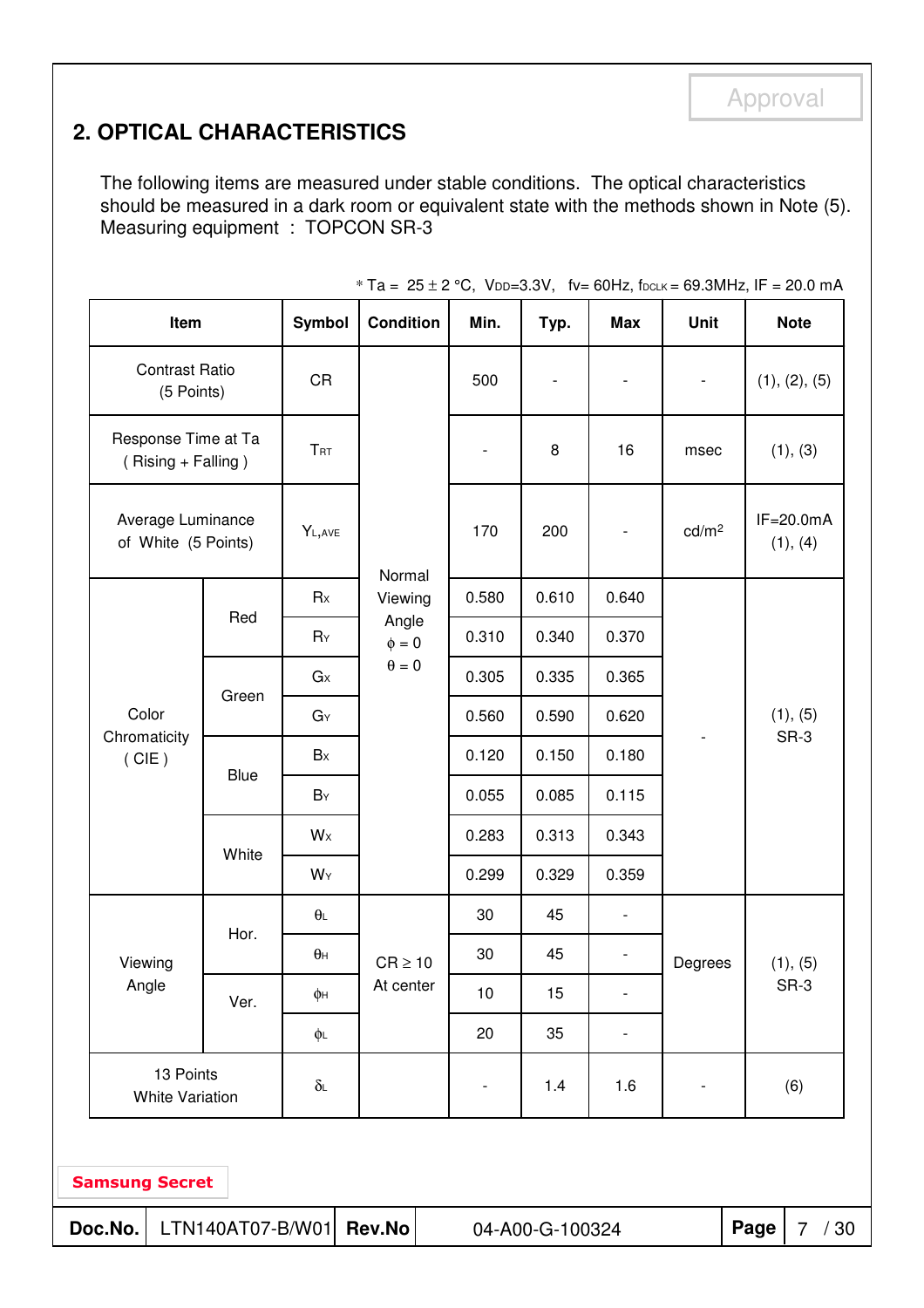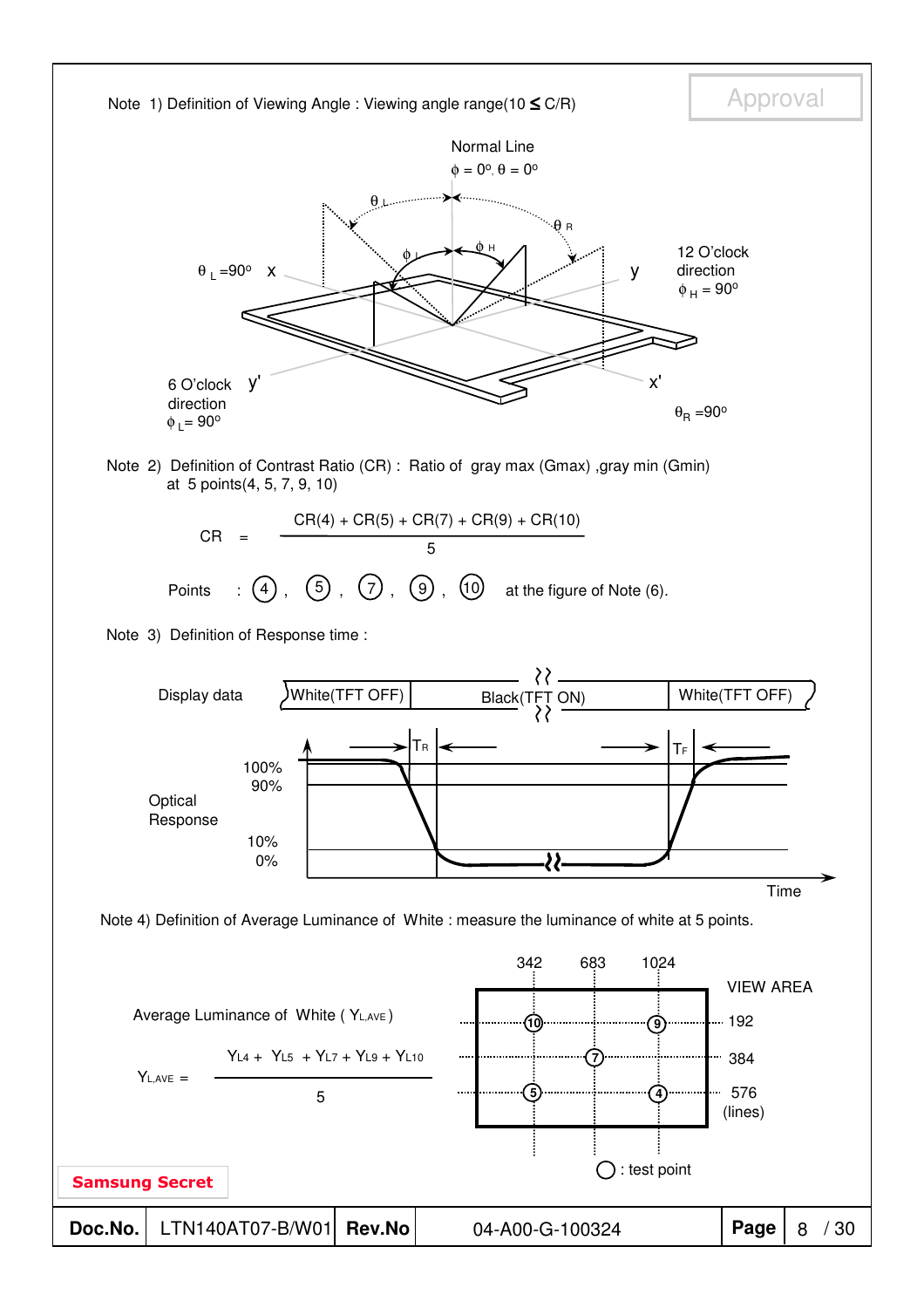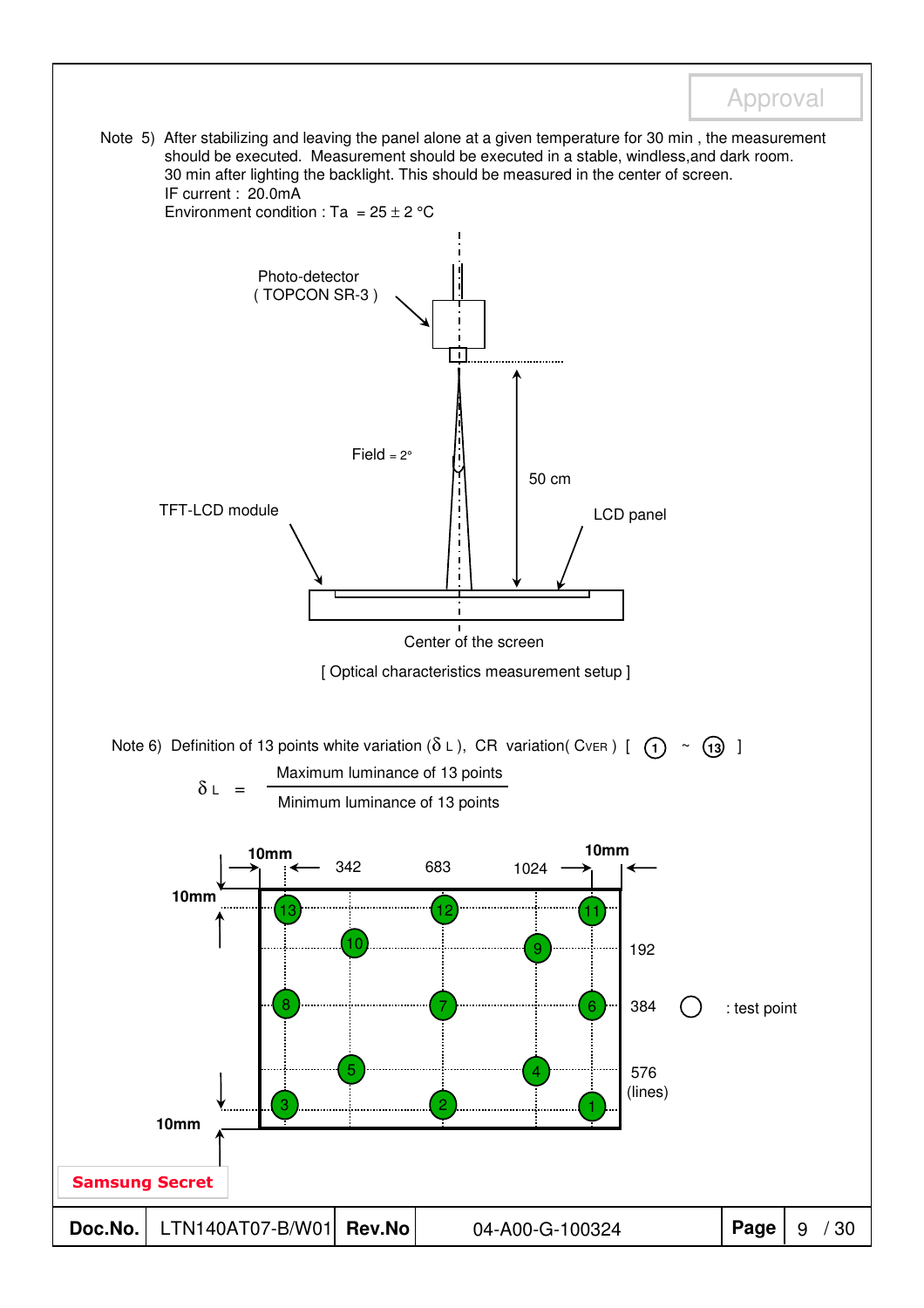# **3. ELECTRICAL CHARACTERISTICS** Approval

### 3.1 TFT LCD MODULE

|                                                                     |           |                   |                          |                          |                          |             | Ta= $25 \pm 2$ °C |
|---------------------------------------------------------------------|-----------|-------------------|--------------------------|--------------------------|--------------------------|-------------|-------------------|
| Item                                                                |           | <b>Symbol</b>     | Min.                     | Typ.                     | Max.                     | <b>Unit</b> | <b>Note</b>       |
| Voltage of Power Supply                                             |           | V <sub>DD</sub>   | 3.0                      | 3.3                      | 3.6                      | $\vee$      |                   |
| Differential Input<br>Voltage for LVDS<br><b>Receiver Threshold</b> | High      | Vıн               | $\overline{\phantom{0}}$ |                          | $+100$                   | mV          | $V_{CM} = +1.2V$  |
|                                                                     | Low       | VIL               | $-100$                   |                          |                          | mV          |                   |
| <b>Vsync Frequency</b>                                              |           | fv                | $\overline{a}$           | 60                       | $\overline{\phantom{a}}$ | Hz          |                   |
| Hsync Frequency                                                     |           | $f_H$             | $\overline{a}$           | 46.8                     | $\overline{\phantom{a}}$ | <b>KHz</b>  |                   |
| Main Frequency                                                      |           | f <sub>DCLK</sub> | 67.2                     | 69.3                     | 70.6                     | <b>MHz</b>  |                   |
| <b>Rush Current</b>                                                 |           | <b>RUSH</b>       | $\overline{\phantom{a}}$ | $\overline{\phantom{a}}$ | 1.5                      | A           | (4)               |
|                                                                     | White     |                   | $\overline{\phantom{a}}$ | 300                      | $\overline{\phantom{a}}$ | mA          | $(2), (3)^*a$     |
| <b>Current of Power</b><br>Supply                                   | Mosaic    | I <sub>DD</sub>   | $\overline{\phantom{a}}$ | 350                      | $\overline{\phantom{a}}$ | mA          | $(2), (3)*b$      |
|                                                                     | V. stripe |                   |                          | 450                      | 485                      | mA          | $(2), (3)^*c$     |

Note (1) Display data pins and timing signal pins should be connected.(  $GND = 0V$  )

(2)  $fv = 60Hz$ ,  $f_{DCLK} = 69.3MHz$ ,  $V_{DD} = 3.3V$ , DC Current.

(3) Power dissipation pattern

\*a) White Pattern **\*b**) Mosaic Pattern **\*b**)

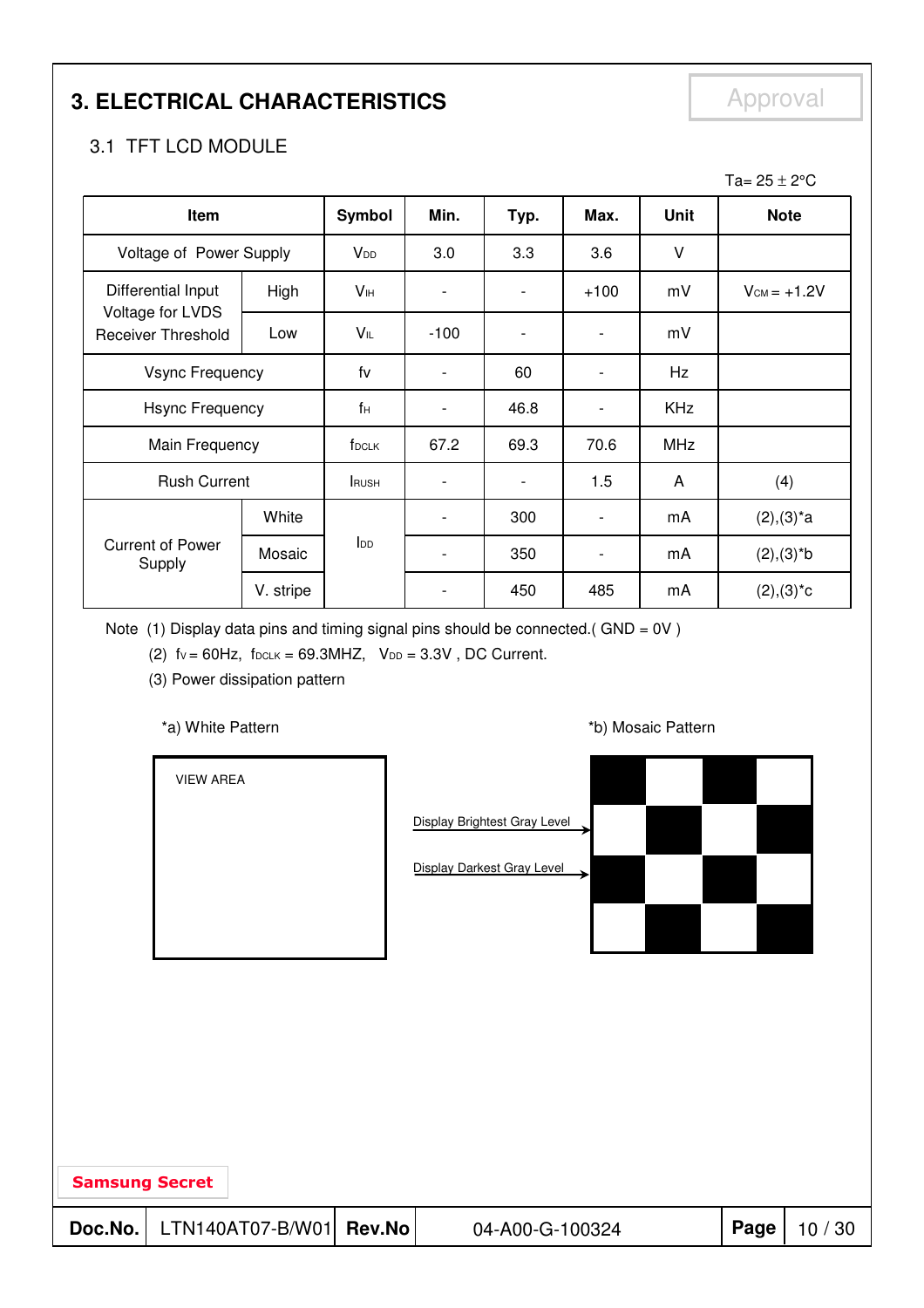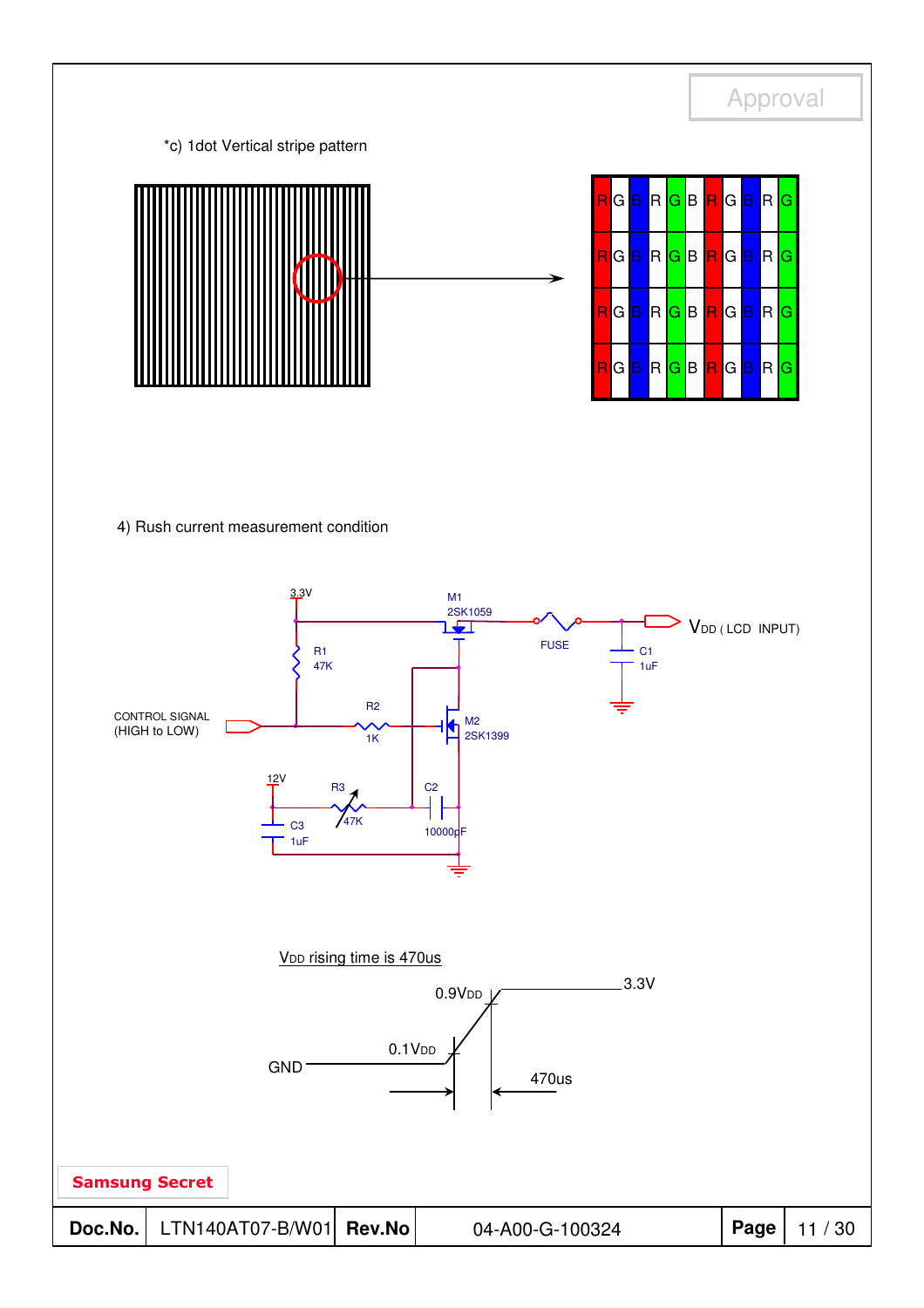#### 3.2 BACK-LIGHT UNIT

Ta=  $25 \pm 2$  °C

| <b>Item</b>                | Symbol | Min.                     | Typ. | Max. | <b>Unit</b> | <b>Note</b>      |
|----------------------------|--------|--------------------------|------|------|-------------|------------------|
| <b>LED Forward Current</b> | IF     | 19                       | 20   | 21   | mA          |                  |
| <b>LED Forward Voltage</b> | VF     |                          | 3.2  |      |             |                  |
| <b>LED Array Voltage</b>   | VP     |                          | 22.4 |      |             | VF X 7 LEDs      |
| <b>Power Consumption</b>   | D      | $\overline{\phantom{0}}$ |      | 3.2  | W           | IF X VF X 42LEDs |
| <b>Operating Life Time</b> | Hr     | 12,000                   |      |      | Hour        |                  |

Note (1) Life time (Hr) of LEDs can be defined as the time in which it continues to operate under the condition  $Ta = 25 \pm 2$  °C and IF = 20.0 mArms until one of the following event occurs.

1. When the brightness becomes 50% or lower than the original.

#### 3.3 LED Driver

- On board LED Driver (Manufacturer : Richtek)

Ta=  $25 \pm 2$  °C

| <b>Item</b>                | Symbol                  | Min. | Typ. | Max. | Unit       | <b>Note</b>                                      |
|----------------------------|-------------------------|------|------|------|------------|--------------------------------------------------|
| Input Voltage              | $V_{in}$                | 6    | 12   | 20   | ۷          |                                                  |
| Enable Control Level       | v                       | 0    |      | 5    | V          | ON Level: 2.5V~5V<br>OFF Level: $0V \sim 0.5V$   |
| <b>PWM Control Level</b>   | <b>V</b> <sub>PWM</sub> | 0    |      | 5    | ٧          | High Level: 2.7V~5V<br>Low Level: $0V \sim 0.3V$ |
| PWM Control Duty Ratio     | $\%$                    | 10   |      | 100  | %          |                                                  |
| <b>PWM Input Frequency</b> | <b>BLIM</b>             | 0.2  |      |      | <b>KHz</b> |                                                  |

Note - Test Equipment : Fluke 45

| <b>Samsung Secret</b> |                                     |                 |      |       |
|-----------------------|-------------------------------------|-----------------|------|-------|
|                       | Doc.No.   LTN140AT07-B/W01   Rev.No | 04-A00-G-100324 | Page | 12/30 |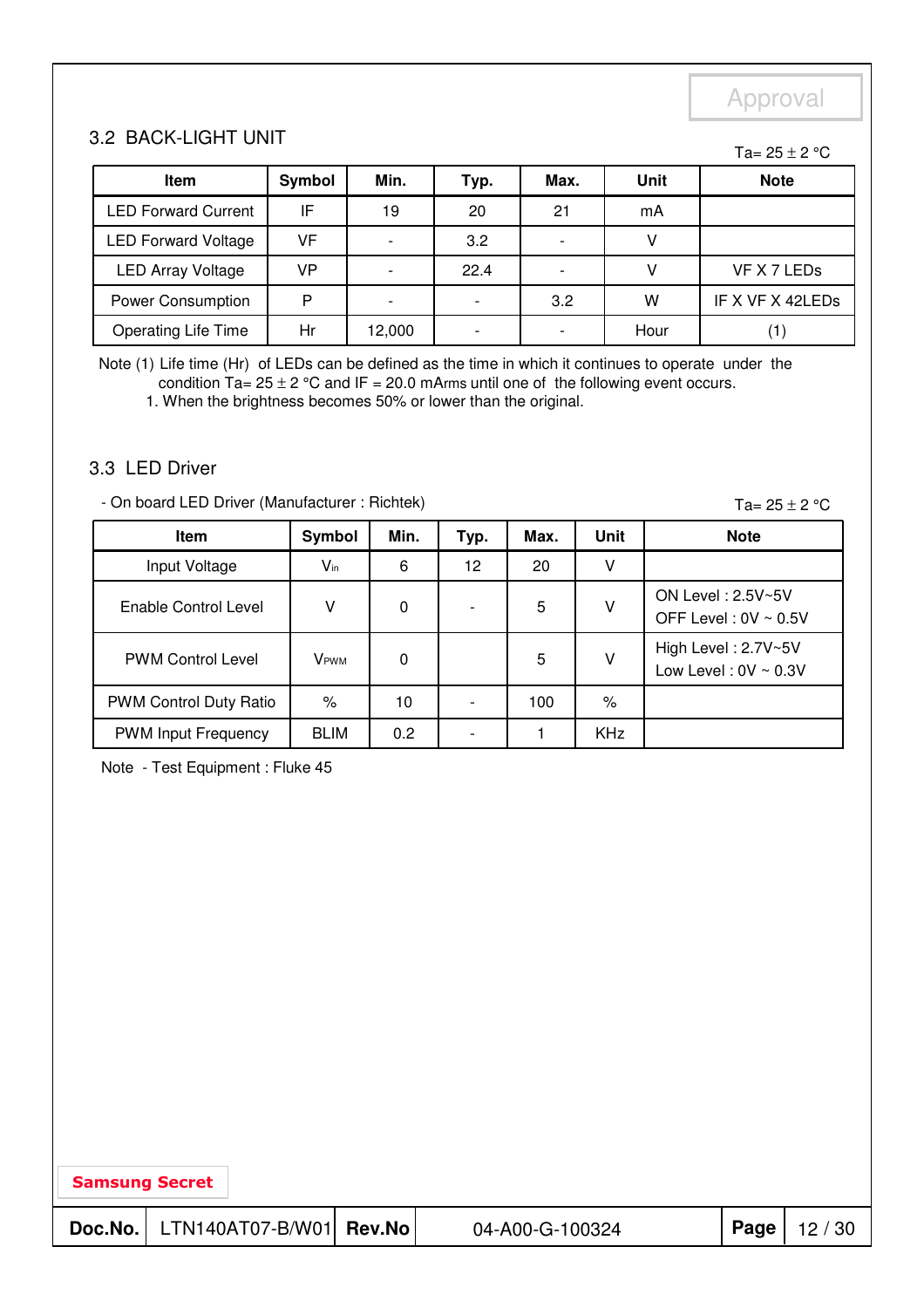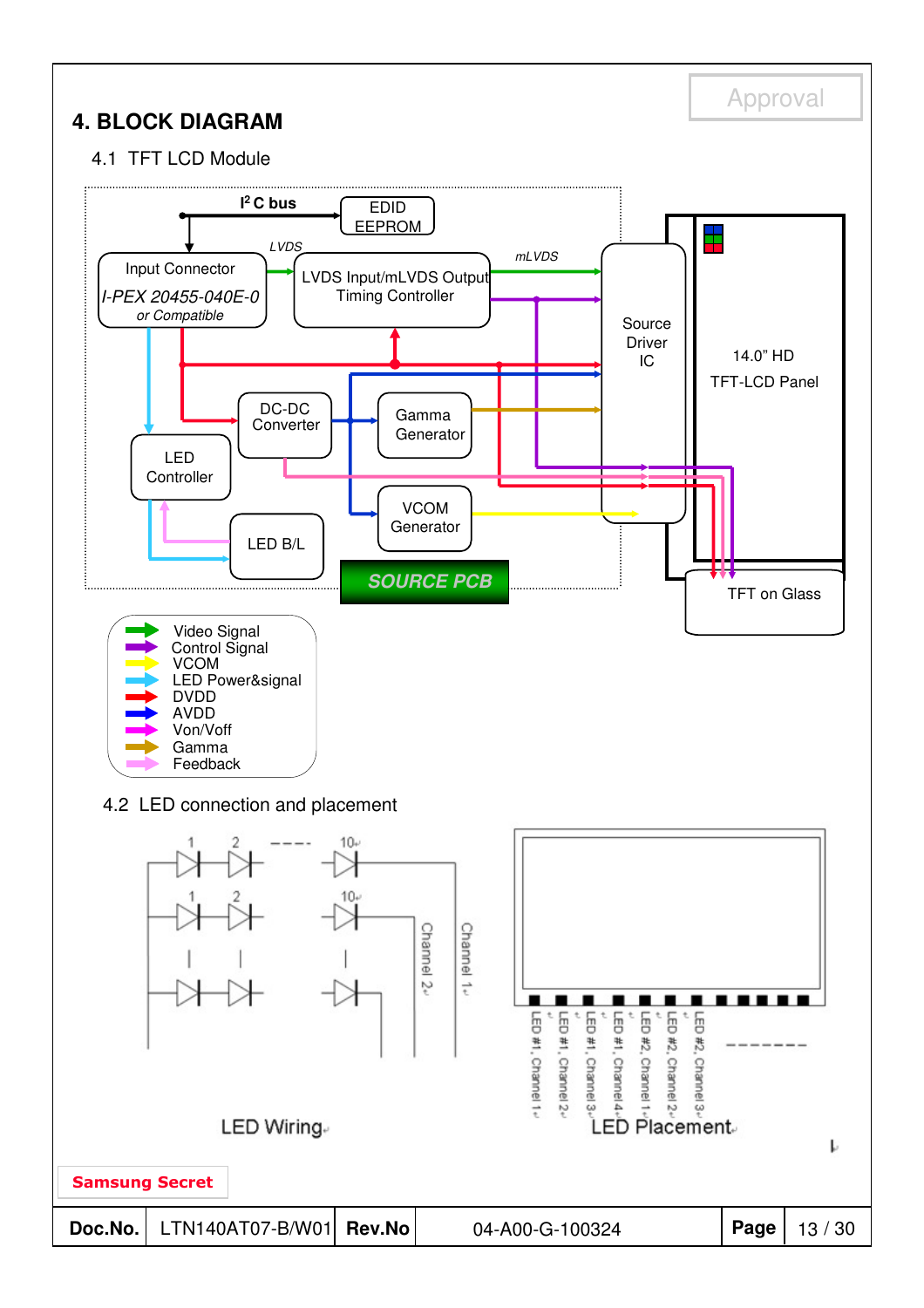# **5. INPUT TERMINAL PIN ASSIGNMENT EXAMPLE APPROVAL**

5.1. Input Signal & Power (LVDS, Connector : 20455-040E-0 by I-PEX or equivalent )

| No.                                                                                                       | <b>Signal</b>      |                                                   | <b>Description</b>                                  |  |  |  |  |
|-----------------------------------------------------------------------------------------------------------|--------------------|---------------------------------------------------|-----------------------------------------------------|--|--|--|--|
| 1                                                                                                         | <b>NC</b>          | No Connection                                     |                                                     |  |  |  |  |
| $2 - 3$                                                                                                   | <b>AVDD</b>        |                                                   | Power Supply, 3.3V (typical)                        |  |  |  |  |
| $\overline{4}$                                                                                            | <b>DVDD</b>        | DDC 3.3V power                                    |                                                     |  |  |  |  |
| 5                                                                                                         | <b>NC</b>          | No Connection                                     |                                                     |  |  |  |  |
| 6                                                                                                         | <b>SCL</b>         | <b>DDC Clock</b>                                  |                                                     |  |  |  |  |
| $\overline{7}$                                                                                            | <b>SDA</b>         | <b>DDC</b> Data                                   |                                                     |  |  |  |  |
| 8                                                                                                         | Rin0-              | -LVDS differential data input (R0-R5, G0)         |                                                     |  |  |  |  |
| 9                                                                                                         | $Rin0+$            | +LVDS differential data input (R0-R5, G0)         |                                                     |  |  |  |  |
| 10                                                                                                        | <b>GND</b>         | Ground                                            |                                                     |  |  |  |  |
| 11                                                                                                        | Rin1-              | -LVDS differential data input (G1-G5, B0-B1)      |                                                     |  |  |  |  |
| 12                                                                                                        | $Rin1+$            | +LVDS differential data input (G1-G5, B0-B1)      |                                                     |  |  |  |  |
| 13                                                                                                        | <b>GND</b>         | Ground                                            |                                                     |  |  |  |  |
| 14                                                                                                        | Rin <sub>2</sub> - | -LVDS differential data input (B2-B5, HS, VS, DE) |                                                     |  |  |  |  |
| 15                                                                                                        | $Rin2+$            | +LVDS differential data input (B2-B5, HS, VS, DE) |                                                     |  |  |  |  |
| 16                                                                                                        | <b>GND</b>         | Ground                                            |                                                     |  |  |  |  |
| 17                                                                                                        | CIkIN-             | -LVDS differential clock input                    |                                                     |  |  |  |  |
| 18                                                                                                        | $ClkIN+$           | +LVDS differential clock input                    |                                                     |  |  |  |  |
| 19                                                                                                        | <b>GND</b>         | Ground                                            |                                                     |  |  |  |  |
| $20 - 21$                                                                                                 | <b>NC</b>          | No Connection                                     |                                                     |  |  |  |  |
| 22                                                                                                        | <b>GND</b>         | Ground                                            |                                                     |  |  |  |  |
| $23 - 24$                                                                                                 | <b>NC</b>          | No Connection                                     |                                                     |  |  |  |  |
| 25                                                                                                        | <b>GND</b>         | Ground                                            |                                                     |  |  |  |  |
| $26 - 27$                                                                                                 | <b>NC</b>          | No Connection                                     |                                                     |  |  |  |  |
| 28                                                                                                        | <b>GND</b>         | Ground                                            |                                                     |  |  |  |  |
| $29 - 30$                                                                                                 | <b>NC</b>          | No Connection                                     |                                                     |  |  |  |  |
| $31 - 33$                                                                                                 | VBL-               | <b>LED Ground</b>                                 |                                                     |  |  |  |  |
| 34                                                                                                        | <b>NC</b>          | No Connection                                     |                                                     |  |  |  |  |
| 35                                                                                                        | <b>BLIM</b>        |                                                   | PWM for luminance control (200~1KHz, 3.3V, 10~100%) |  |  |  |  |
| 36                                                                                                        | BL_Enable          |                                                   | BL On/Off (On:2.0~3.3V, Off: 0~0.5V)                |  |  |  |  |
| 37                                                                                                        | <b>NC</b>          | No Connection                                     |                                                     |  |  |  |  |
| $38 - 40$                                                                                                 | VBL+               | LED Power Supply 6V~20V                           |                                                     |  |  |  |  |
| <b>Samsung Secret</b><br>LTN140AT07-B/W01<br>Doc.No.<br><b>Rev.No</b><br>Page<br>14/30<br>04-A00-G-100324 |                    |                                                   |                                                     |  |  |  |  |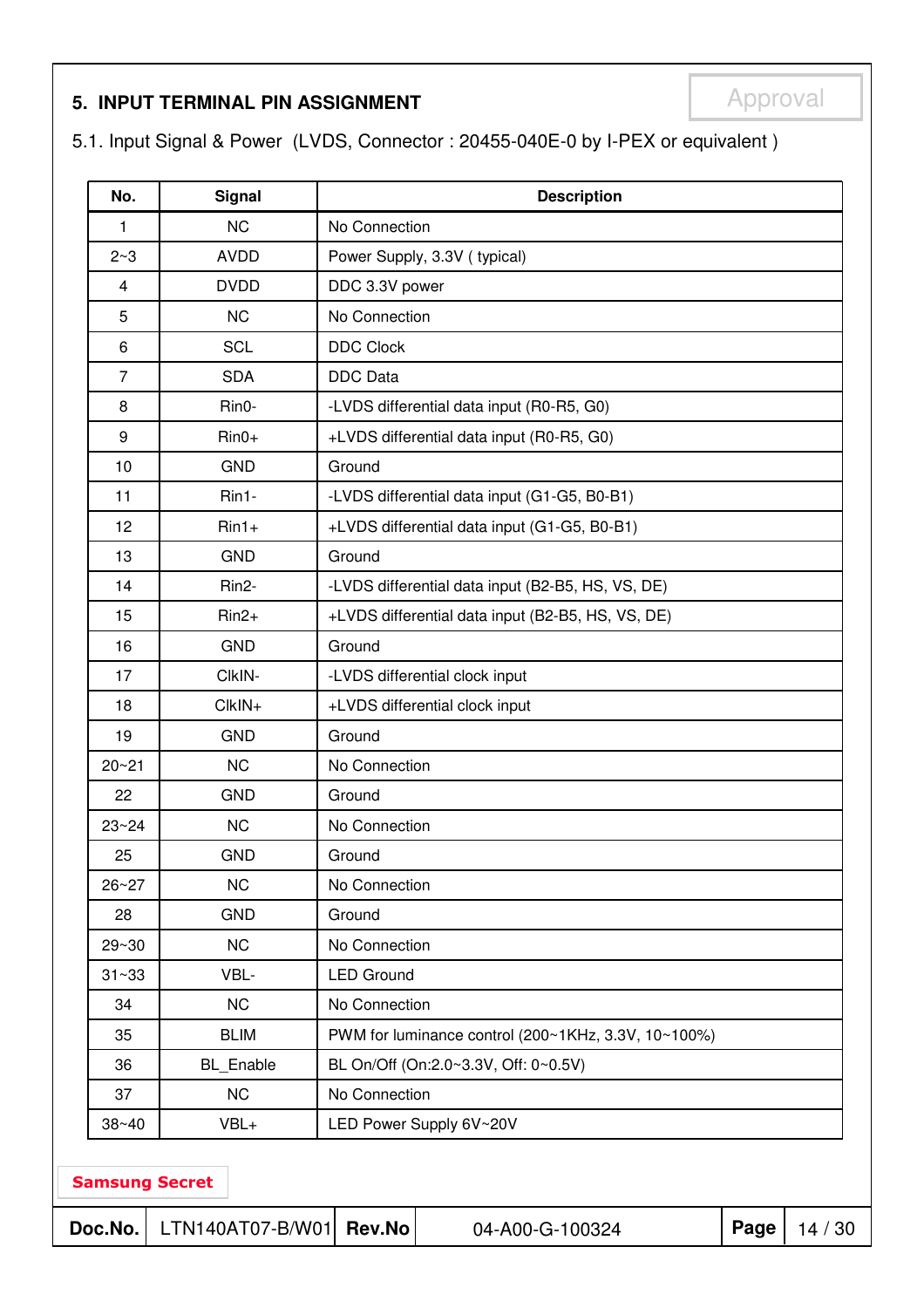| Pin No.          | <b>Name</b>       | <b>RGB Signal</b> | Pin No. | <b>Name</b>    | <b>RGB Signal</b> |
|------------------|-------------------|-------------------|---------|----------------|-------------------|
| 44               | TxIN <sub>0</sub> | R <sub>0</sub>    | 12      | TxIN11         | G <sub>5</sub>    |
| 45               | TxIN1             | R <sub>1</sub>    | 13      | TxIN12         | B <sub>0</sub>    |
| 47               | TxIN <sub>2</sub> | R <sub>2</sub>    | 15      | TxIN13         | <b>B1</b>         |
| 48               | TxIN <sub>3</sub> | R <sub>3</sub>    | 16      | TxIN14         | B <sub>2</sub>    |
| 1                | TxIN4             | R <sub>4</sub>    | 18      | TxIN15         | B <sub>3</sub>    |
| 3                | TxIN <sub>5</sub> | R <sub>5</sub>    | 19      | TxIN16         | B <sub>4</sub>    |
| $\overline{4}$   | TxIN <sub>6</sub> | G <sub>0</sub>    | 20      | TxIN17         | B <sub>5</sub>    |
| 6                | TxIN7             | G <sub>1</sub>    | 22      | TxIN18         | Hsync             |
| $\overline{7}$   | TxIN8             | G <sub>2</sub>    | 23      | TxIN19         | Vsync             |
| $\boldsymbol{9}$ | TxIN9             | G <sub>3</sub>    | 25      | TxIN20         | <b>DE</b>         |
| 10               | TxIN10            | G <sub>4</sub>    | 26      | <b>TxCLKIN</b> | Clock             |

#### 5.2 LVDS Interface : Transmitter SN75LVDS86 or Compatible

#### **LVDS INTERFACE**

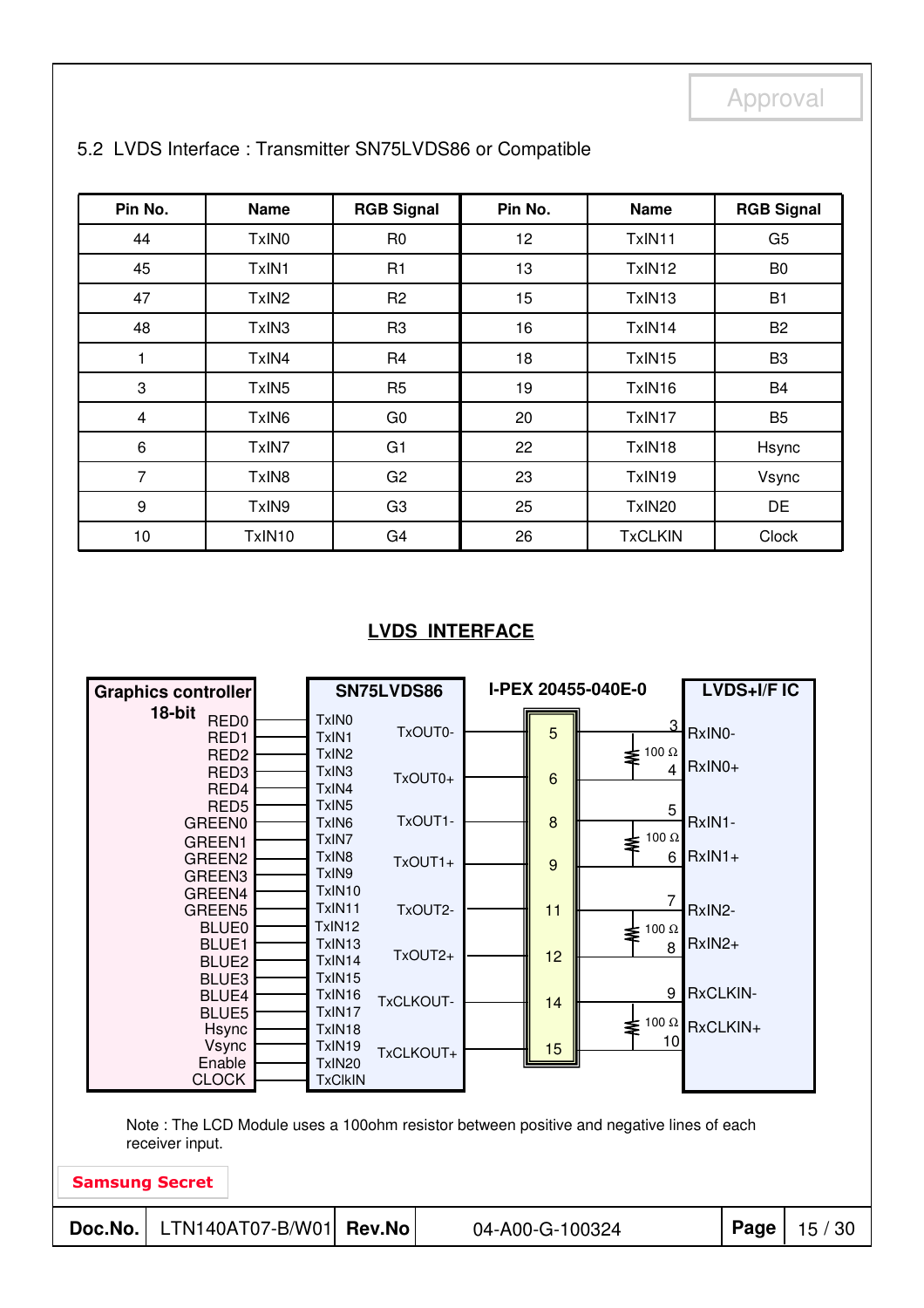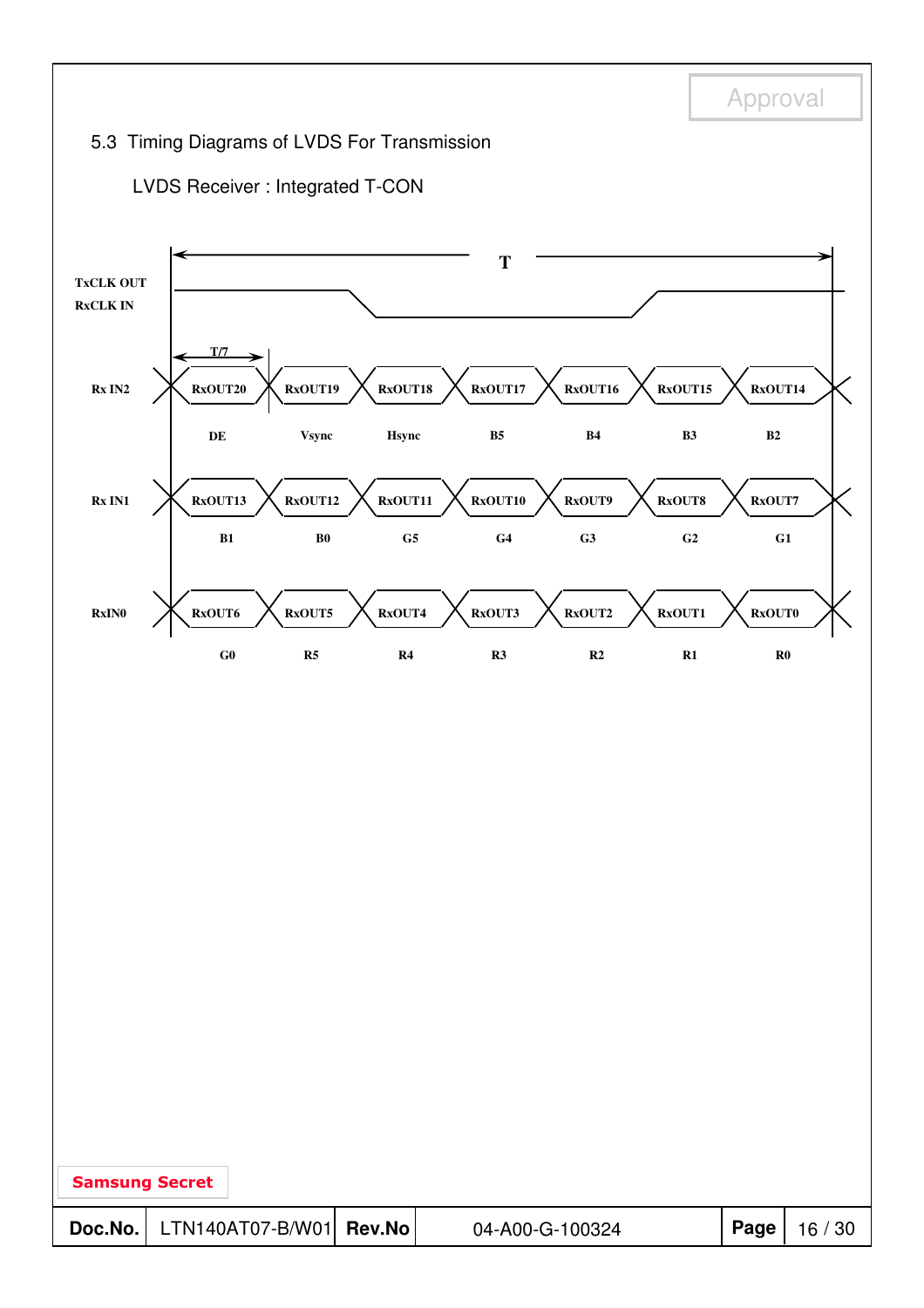| Data Signal                                                                                                                       |                              |                      |                      |                |                |                |                |                |                |                |                |                |                |                 |                  | Gray           |                  |                      |                |                              |
|-----------------------------------------------------------------------------------------------------------------------------------|------------------------------|----------------------|----------------------|----------------|----------------|----------------|----------------|----------------|----------------|----------------|----------------|----------------|----------------|-----------------|------------------|----------------|------------------|----------------------|----------------|------------------------------|
| Color                                                                                                                             | Display                      |                      |                      | Red            |                |                |                |                |                |                | Green          |                |                |                 |                  |                | Blue             |                      |                | Scale                        |
|                                                                                                                                   |                              | R <sub>0</sub>       | R1                   | R <sub>2</sub> | R <sub>3</sub> | R <sub>4</sub> | R <sub>5</sub> | G <sub>0</sub> | G <sub>1</sub> | G <sub>2</sub> | G <sub>3</sub> | G <sub>4</sub> | G <sub>5</sub> | B <sub>0</sub>  | <b>B1</b>        | B <sub>2</sub> | B <sub>3</sub>   | 45                   | B <sub>5</sub> | Level                        |
|                                                                                                                                   | <b>Black</b>                 | 0                    | 0                    | $\pmb{0}$      | 0              | 0              | $\mathbf 0$    | 0              | $\mathbf 0$    | 0              | $\mathbf 0$    | $\mathbf 0$    | 0              | $\pmb{0}$       | $\pmb{0}$        | 0              | $\pmb{0}$        | $\mathbf 0$          | $\mathbf 0$    | $\overline{\phantom{a}}$     |
|                                                                                                                                   | <b>Blue</b>                  | $\pmb{0}$            | $\mathbf 0$          | $\pmb{0}$      | 0              | $\pmb{0}$      | $\mathbf 0$    | $\pmb{0}$      | $\mathbf 0$    | $\mathbf 0$    | $\pmb{0}$      | $\mathbf 0$    | 0              | $\mathbf{1}$    | $\mathbf{1}$     | 1              | 1                | $\mathbf{1}$         | $\mathbf{1}$   | $\overline{\phantom{a}}$     |
|                                                                                                                                   | Green                        | $\pmb{0}$            | $\mathbf 0$          | $\pmb{0}$      | 0              | $\mathbf 0$    | $\mathbf 0$    | $\mathbf{1}$   | $\mathbf{1}$   | 1              | $\mathbf{1}$   | $\mathbf{1}$   | 1              | $\pmb{0}$       | $\boldsymbol{0}$ | $\pmb{0}$      | $\boldsymbol{0}$ | $\mathbf 0$          | $\pmb{0}$      | $\overline{\phantom{a}}$     |
| <b>Basic</b>                                                                                                                      | Cyan                         | $\mathbf 0$          | $\mathbf 0$          | $\mathbf 0$    | 0              | $\mathbf 0$    | $\mathbf 0$    | $\mathbf{1}$   | $\mathbf{1}$   | 1              | $\mathbf{1}$   | $\mathbf{1}$   | $\mathbf{1}$   | $\mathbf{1}$    | $\mathbf{1}$     | 1              | $\mathbf{1}$     | $\mathbf{1}$         | 1              | $\blacksquare$               |
| Colors                                                                                                                            | Red                          | $\mathbf{1}$         | $\mathbf{1}$         | $\mathbf{1}$   | 1              | 1              | 1              | $\mathbf 0$    | $\mathbf 0$    | 0              | $\mathbf 0$    | $\mathbf 0$    | 0              | $\mathbf 0$     | $\mathbf 0$      | $\mathbf 0$    | $\mathbf 0$      | $\mathbf 0$          | $\mathbf 0$    | $\overline{\phantom{a}}$     |
|                                                                                                                                   | Magenta                      | $\mathbf{1}$         | $\mathbf{1}$         | $\mathbf{1}$   | 1              | 1              | 1              | $\mathbf 0$    | $\mathbf 0$    | 0              | $\mathbf 0$    | $\mathbf 0$    | 0              | $\mathbf{1}$    | 1                | 1              | 1                | $\mathbf{1}$         | $\mathbf{1}$   | $\qquad \qquad \blacksquare$ |
|                                                                                                                                   | Yellow                       | $\mathbf{1}$         | $\mathbf{1}$         | $\mathbf{1}$   | 1              | 1              | 1              | 1              | $\mathbf{1}$   | 1              | $\mathbf{1}$   | 1              | 1              | $\mathbf 0$     | $\mathbf 0$      | $\mathbf 0$    | $\mathbf 0$      | $\pmb{0}$            | $\mathbf 0$    | $\blacksquare$               |
|                                                                                                                                   | White                        | $\mathbf{1}$         | $\mathbf{1}$         | $\mathbf{1}$   | 1              | 1              | $\mathbf{1}$   | 1              | $\mathbf{1}$   | 1              | $\mathbf{1}$   | $\mathbf{1}$   | 1              | 1               | 1                | 1              | 1                | 1                    | 1              | $\frac{1}{2}$                |
|                                                                                                                                   | <b>Black</b>                 | 0                    | 0                    | 0              | 0              | 0              | $\mathbf 0$    | 0              | $\mathbf 0$    | 0              | 0              | $\mathbf 0$    | 0              | $\mathbf 0$     | $\mathbf 0$      | 0              | $\mathbf 0$      | $\mathbf 0$          | $\mathbf 0$    | R <sub>0</sub>               |
|                                                                                                                                   | Dark                         | 1                    | 0                    | 0              | 0              | 0              | $\mathbf 0$    | 0              | $\mathbf 0$    | 0              | $\pmb{0}$      | $\mathbf 0$    | 0              | $\mathbf 0$     | $\mathbf 0$      | 0              | $\pmb{0}$        | 0                    | $\pmb{0}$      | R <sub>1</sub>               |
| Gray                                                                                                                              | ↑                            | 0                    | $\mathbf{1}$         | 0              | 0              | $\pmb{0}$      | 0              | 0              | $\mathbf 0$    | 0              | $\pmb{0}$      | $\mathbf 0$    | 0              | $\mathbf 0$     | $\mathbf 0$      | 0              | 0                | 0                    | $\pmb{0}$      | R <sub>2</sub>               |
| Scale                                                                                                                             | ÷                            | ċ                    | $\ddot{\cdot}$       | ÷              | t              |                | t              |                | ċ              | t              | ÷.             | t.             | t.             |                 |                  | ÷              |                  | Ì                    |                | R3~R60                       |
| Of                                                                                                                                | ÷                            | ċ                    | $\ddot{\phantom{a}}$ | ÷              | t              |                | t              |                | t              | ÷              | t              | t.             | t              | ÷               | ÷                | ÷              | ÷                | $\ddot{\phantom{a}}$ |                |                              |
| Red                                                                                                                               | ↓                            | $\mathbf{1}$         | $\mathbf 0$          | $\mathbf{1}$   | 1              | 1              | 1              | 0              | $\mathbf 0$    | 0              | $\mathbf 0$    | $\mathbf 0$    | 0              | $\mathbf 0$     | $\mathbf 0$      | 0              | $\pmb{0}$        | $\mathbf 0$          | $\mathbf 0$    | R61                          |
|                                                                                                                                   | Light                        | $\pmb{0}$            | $\mathbf{1}$         | 1              | 1              | 1              | 1              | $\mathbf 0$    | $\mathbf 0$    | 0              | $\mathbf 0$    | $\mathbf 0$    | 0              | $\mathbf 0$     | $\mathbf 0$      | $\mathbf 0$    | $\mathbf 0$      | $\pmb{0}$            | $\mathbf 0$    | R62                          |
|                                                                                                                                   | Red                          | $\mathbf{1}$         | $\mathbf{1}$         | $\mathbf{1}$   | $\mathbf{1}$   | 1              | $\mathbf{1}$   | 0              | $\mathbf 0$    | 0              | $\mathbf 0$    | $\mathbf 0$    | 0              | $\mathbf 0$     | $\mathbf 0$      | $\mathbf 0$    | $\mathbf 0$      | $\mathbf 0$          | $\mathbf 0$    | R63                          |
|                                                                                                                                   | <b>Black</b>                 | $\mathbf 0$          | $\mathbf 0$          | $\pmb{0}$      | 0              | $\pmb{0}$      | $\mathbf 0$    | $\pmb{0}$      | $\mathbf 0$    | 0              | $\mathbf 0$    | $\mathbf 0$    | 0              | $\pmb{0}$       | $\pmb{0}$        | 0              | $\mathbf 0$      | 0                    | $\mathbf 0$    | G <sub>0</sub>               |
|                                                                                                                                   | Dark                         | $\pmb{0}$            | $\pmb{0}$            | $\pmb{0}$      | 0              | $\pmb{0}$      | $\mathbf 0$    | 1              | $\mathbf 0$    | 0              | $\pmb{0}$      | $\mathbf 0$    | 0              | $\pmb{0}$       | $\pmb{0}$        | $\pmb{0}$      | $\boldsymbol{0}$ | $\pmb{0}$            | $\mathbf 0$    | G <sub>1</sub>               |
| Gray                                                                                                                              | ↑                            | $\pmb{0}$            | $\mathbf 0$          | $\pmb{0}$      | 0              | $\mathbf 0$    | $\mathbf 0$    | $\pmb{0}$      | $\mathbf{1}$   | 0              | $\mathbf 0$    | $\mathbf 0$    | 0              | $\mathbf 0$     | $\boldsymbol{0}$ | 0              | 0                | 0                    | $\mathbf 0$    | G <sub>2</sub>               |
| Scale                                                                                                                             | t                            | t                    | $\ddot{\cdot}$       | ÷              | t.             | t              | ÷              | t              | ċ              | t              | t.             | ł.             | t.             | t               | t                | t              | t                | t                    | t              | G3~G60                       |
| Of                                                                                                                                | $\ddot{\cdot}$               | t                    | ÷                    | ÷              | t.             | t              | t              |                | ÷              | ÷              | ł.             | t              | ł,             | t               | t                | t              |                  | t                    |                |                              |
| Green                                                                                                                             | ↓                            | 0                    | $\mathbf 0$          | 0              | 0              | 0              | $\mathbf 0$    | 1              | $\mathbf 0$    | 1              | $\mathbf{1}$   | 1              | 1              | $\mathbf 0$     | $\pmb{0}$        | 0              | $\pmb{0}$        | $\mathbf 0$          | 0              | G61                          |
|                                                                                                                                   | Light                        | 0                    | $\pmb{0}$            | 0              | 0              | 0              | $\mathbf 0$    | $\pmb{0}$      | 1              | 1              | $\mathbf{1}$   | 1              | 1              | 0               | $\mathbf 0$      | 0              | $\pmb{0}$        | $\pmb{0}$            | 0              | G62                          |
|                                                                                                                                   | Green                        | $\mathbf 0$          | 0                    | 0              | 0              | 0              | $\mathbf 0$    | 1              | 1              | $\mathbf{1}$   | $\mathbf{1}$   | $\mathbf{1}$   | $\mathbf{1}$   | $\mathbf 0$     | $\mathbf 0$      | 0              | $\mathbf 0$      | $\mathbf 0$          | $\Omega$       | G63                          |
|                                                                                                                                   | <b>Black</b>                 | 0                    | 0                    | 0              | 0              | 0              | $\mathbf 0$    | 0              | $\mathbf 0$    | 0              | 0              | $\mathbf 0$    | 0              | $\mathbf 0$     | $\mathbf 0$      | 0              | $\mathbf 0$      | $\mathbf 0$          | 0              | B <sub>0</sub>               |
|                                                                                                                                   | Dark                         | 0                    | 0                    | 0              | 0              | 0              | $\mathbf 0$    | 0              | $\pmb{0}$      | 0              | 0              | 0              | 0              | $\mathbf{1}$    | $\mathbf 0$      | 0              | $\pmb{0}$        | 0                    | $\mathbf 0$    | B <sub>1</sub>               |
| Gray                                                                                                                              | ↑                            | 0                    | 0                    | 0              | 0              | 0              | $\mathbf 0$    | 0              | $\mathbf 0$    | 0              | 0              | $\mathbf 0$    | 0              | $\mathbf 0$     | 1                | $\mathbf 0$    | $\mathbf 0$      | 0                    | 0              | B <sub>2</sub>               |
| Scale                                                                                                                             |                              | $\ddot{\phantom{a}}$ | ÷                    | ÷              |                |                |                |                | t              | ÷              | ÷.             | t.             |                |                 |                  |                |                  |                      |                | B3~B60                       |
| Of                                                                                                                                | t                            | ţ                    | t                    | ł,             |                |                |                |                | t              | t              | ł,             |                |                |                 |                  |                |                  |                      |                |                              |
| <b>Blue</b>                                                                                                                       | ↓                            | 0                    | 0                    | 0              | 0              | 0              | $\mathbf 0$    | 0              | $\mathbf 0$    | 0              | 0              | $\mathbf 0$    | 0              | 1               | $\mathbf 0$      | 1              | 1                | $\mathbf{1}$         | 1              | <b>B61</b>                   |
|                                                                                                                                   | Light                        | $\mathbf 0$          | 0                    | 0              | 0              | 0              | $\mathbf 0$    | 0              | $\mathbf 0$    | 0              | 0              | $\mathbf 0$    | 0              | $\mathbf 0$     | 1                | 1              | 1                | 1                    | 1              | <b>B62</b>                   |
|                                                                                                                                   | Blue                         | $\mathbf 0$          | $\overline{0}$       | 0              | 0              | 0              | $\mathbf 0$    | 0              | $\mathbf 0$    | 0              | $\mathbf 0$    | $\mathbf 0$    | 0              | 1               | 1                | $\mathbf{1}$   | 1                | $\mathbf{1}$         | 1              | <b>B63</b>                   |
|                                                                                                                                   | Note 1) Definition of gray : |                      |                      |                |                |                |                |                |                |                |                |                |                |                 |                  |                |                  |                      |                |                              |
| Rn: Red gray, Gn: Green gray, Bn: Blue gray (n=gray level)<br>Note 2) Input signal: 0 = Low level voltage, 1 = High level voltage |                              |                      |                      |                |                |                |                |                |                |                |                |                |                |                 |                  |                |                  |                      |                |                              |
|                                                                                                                                   | <b>Samsung Secret</b>        |                      |                      |                |                |                |                |                |                |                |                |                |                |                 |                  |                |                  |                      |                |                              |
| Doc.No.                                                                                                                           | LTN140AT07-B/W01             |                      |                      |                |                |                | <b>Rev.No</b>  |                |                |                |                |                |                | 04-A00-G-100324 |                  |                |                  |                      | Page           | 17/30                        |
|                                                                                                                                   |                              |                      |                      |                |                |                |                |                |                |                |                |                |                |                 |                  |                |                  |                      |                |                              |

## 5.4 Input Signals, Basic Display Colors and Gray Scale of Each Color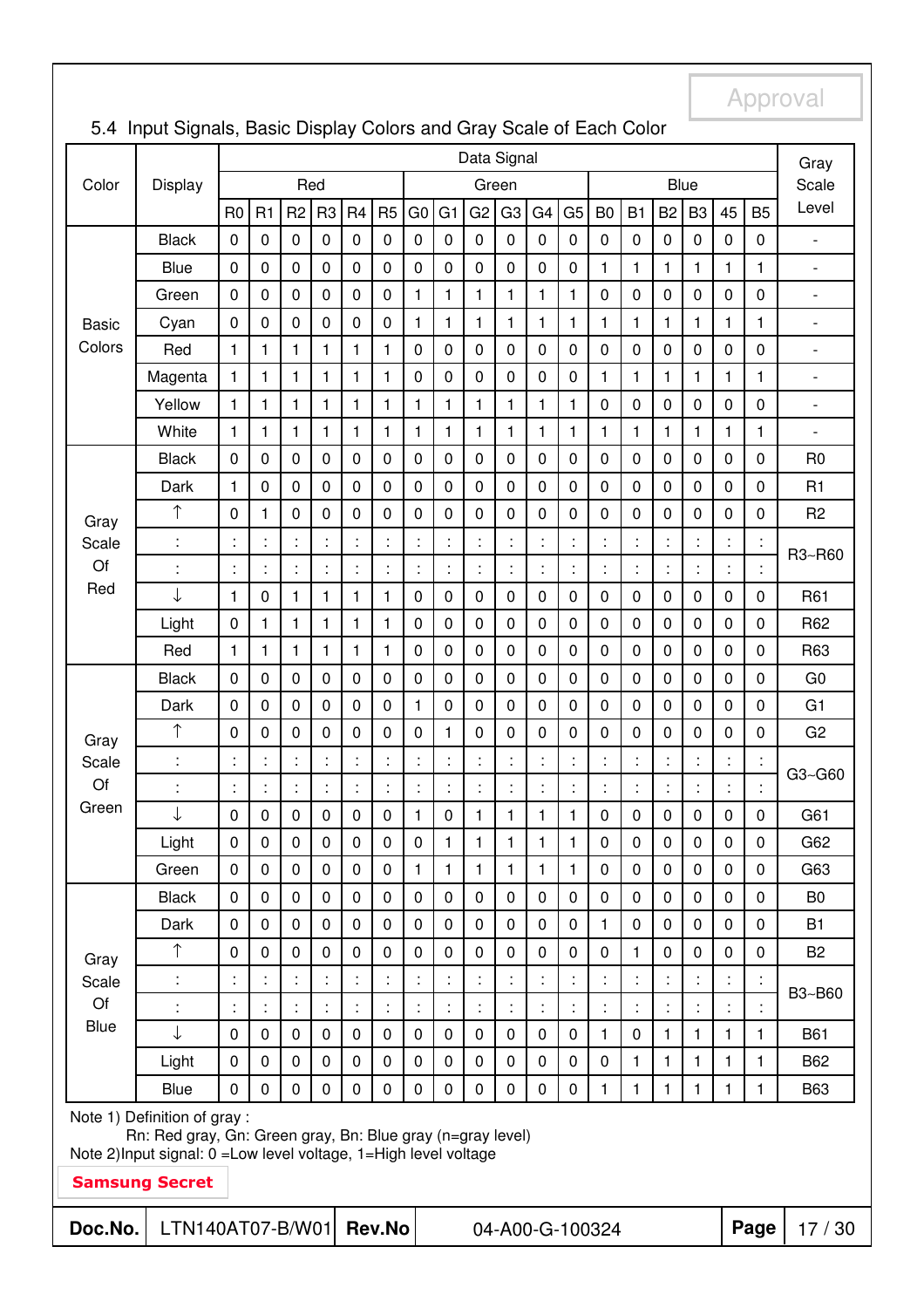|                       |                                                 |        |                  | Approval    |         |
|-----------------------|-------------------------------------------------|--------|------------------|-------------|---------|
|                       | 5.5 Pixel Format in the display<br>$\mathbf{1}$ |        |                  |             | 1366    |
| Line 1                | R  G  B   R  G  B                               |        |                  | RI<br> G  B | (R)     |
|                       |                                                 |        | LTN140AT07 Panel |             |         |
| <b>Line 768</b>       | R  G  B   R  G  B                               |        |                  | R  G  B     | IRI     |
|                       |                                                 |        |                  |             |         |
| <b>Samsung Secret</b> |                                                 |        |                  |             |         |
| Doc.No.               | LTN140AT07-B/W01                                | Rev.No | 04-A00-G-100324  | Page        | 18 / 30 |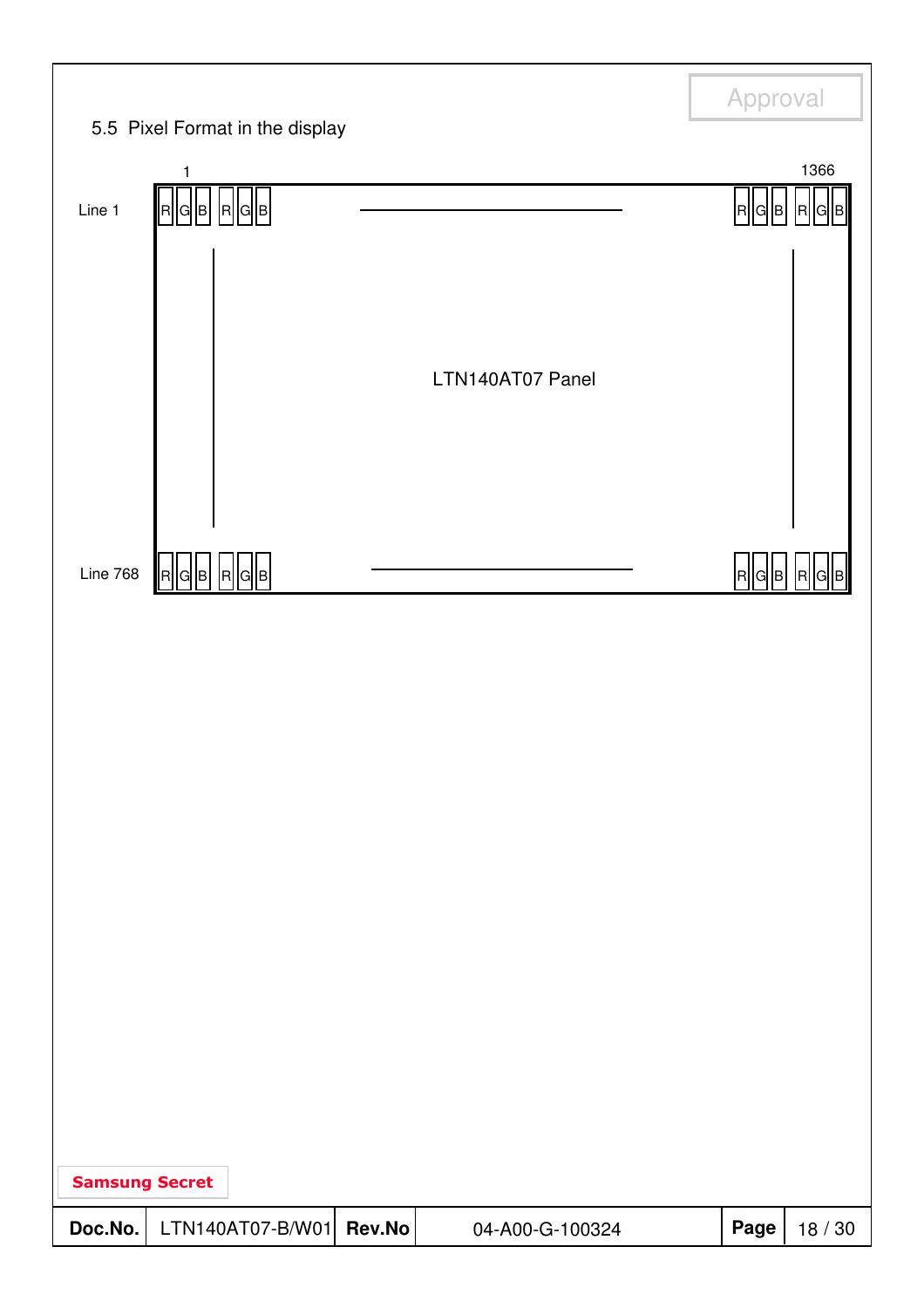# **6. INTERFACE TIMING**

### 6.1 Timing Parameters

| Signal                                   | Item              | Symbol     | Min.                     | Typ. | Max.                     | Unit   | Note |
|------------------------------------------|-------------------|------------|--------------------------|------|--------------------------|--------|------|
| Frame Frequency                          | Cycle             | TV         | 774                      | 780  | 810                      | Lines  |      |
| <b>Vertical Active</b><br>Display Term   | Display<br>Period | <b>TVD</b> | $\overline{\phantom{0}}$ | 768  | $\overline{\phantom{a}}$ | Lines  |      |
| One Line<br><b>Scanning Time</b>         | Cycle             | <b>TH</b>  | 1430                     | 1480 | 1530                     | Clocks |      |
| <b>Horizontal Active</b><br>Display Term | Display<br>Period | <b>THD</b> | $\blacksquare$           | 1366 | $\overline{\phantom{a}}$ | Clocks |      |

#### 6.2 Timing diagrams of interface signal

![](_page_18_Figure_5.jpeg)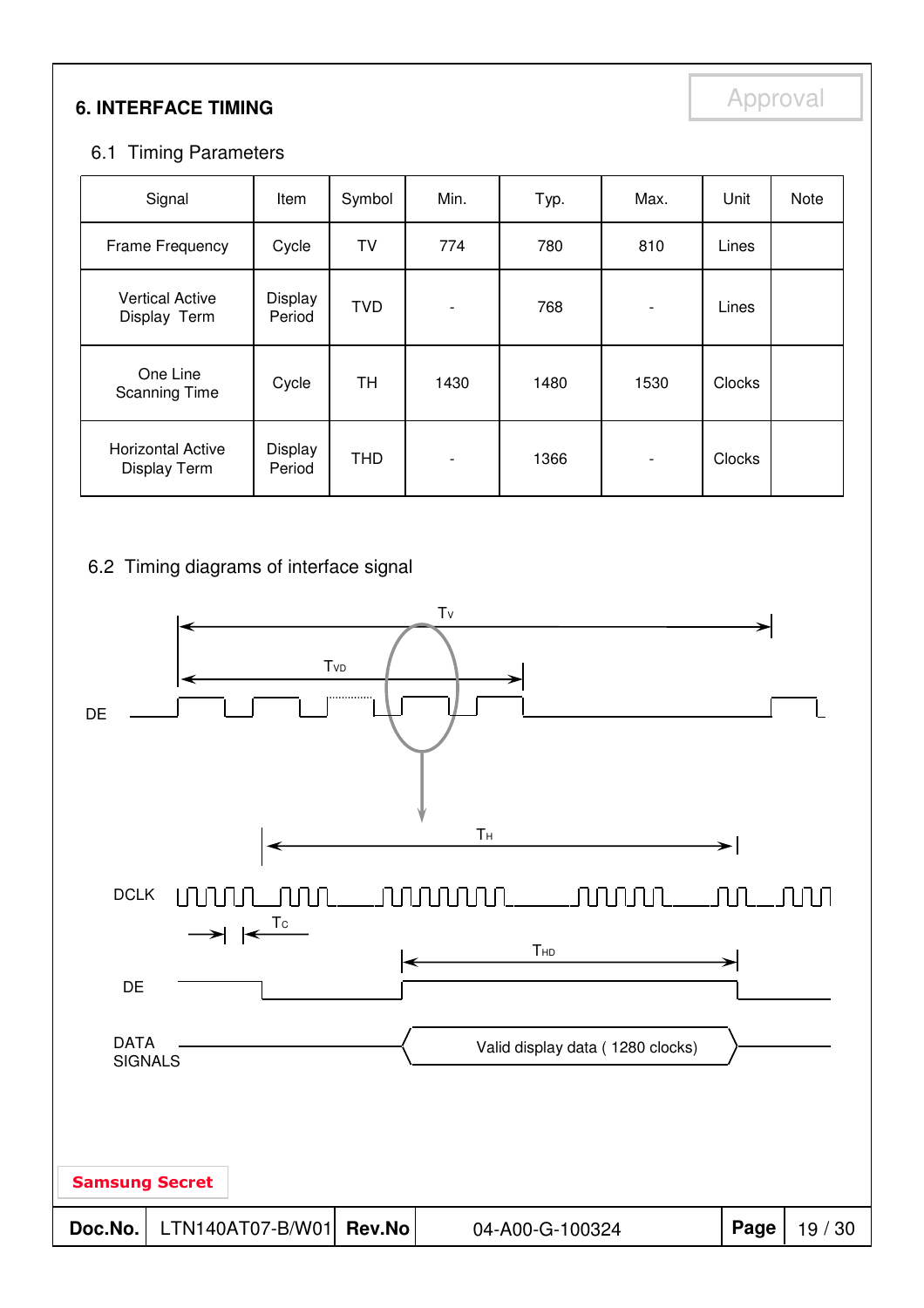### 6.3 Power ON/OFF Sequence **Approval** Approval

: To prevent a latch-up or DC operation of the LCD module, the power on/off sequence should be as the diagram below.

![](_page_19_Figure_3.jpeg)

| Timing (ms)               | <b>Remarks</b>                                               |
|---------------------------|--------------------------------------------------------------|
| $0.5 < T_1 \le 10$        | $V_{DD}$ rising time from 10% to 90%                         |
| $0 < T_2 \le 50$          | Delay from $V_{DD}$ to valid data at power ON                |
| $0 < T_3 \le 50$          | Delay from valid data OFF to $V_{DD}$ OFF at power Off       |
| 500 $\leq$ T <sub>4</sub> | $V_{DD}$ OFF time for Windows restart                        |
| 200 ≤T <sub>5</sub>       | Delay from valid data to B/L enable at power ON              |
| 200 ≤T <sub>6</sub>       | Delay from valid data off to B/L disable at power Off        |
| $0 < T_7 \le 10$          | $V_{DD}$ falling time from 90% to 10%                        |
| $10 < T_8$                | Delay from valid data on to LED driver Vin rising time 10%   |
| $10 < T_{q}$              | Delay from LED driver Vin falling time 10% to valid data Off |
| $0.5 < T_{10} \le 10$     | LED $V_{in}$ rising time from 10% to 90%                     |
| $0.5 < T_{11} \le 10$     | LED $V_{in}$ falling time from 90% to 10%                    |
| $10 < T_{12}$             | Delay from LED driver Vin rising time 90% to PWM ON          |
| $10 < T_{13}$             | Delay from PWM Off to LED driver Vin falling time 10%        |
| $10 < T_{14}$             | Delay from PWM ON to B/L Enable ON                           |
| $10 < T_{15}$             | Delay from B/L Enable Off to PWM Off                         |

Note : Backlight may flash if interface signal remains floating state at invalid period.

#### Samsung Secret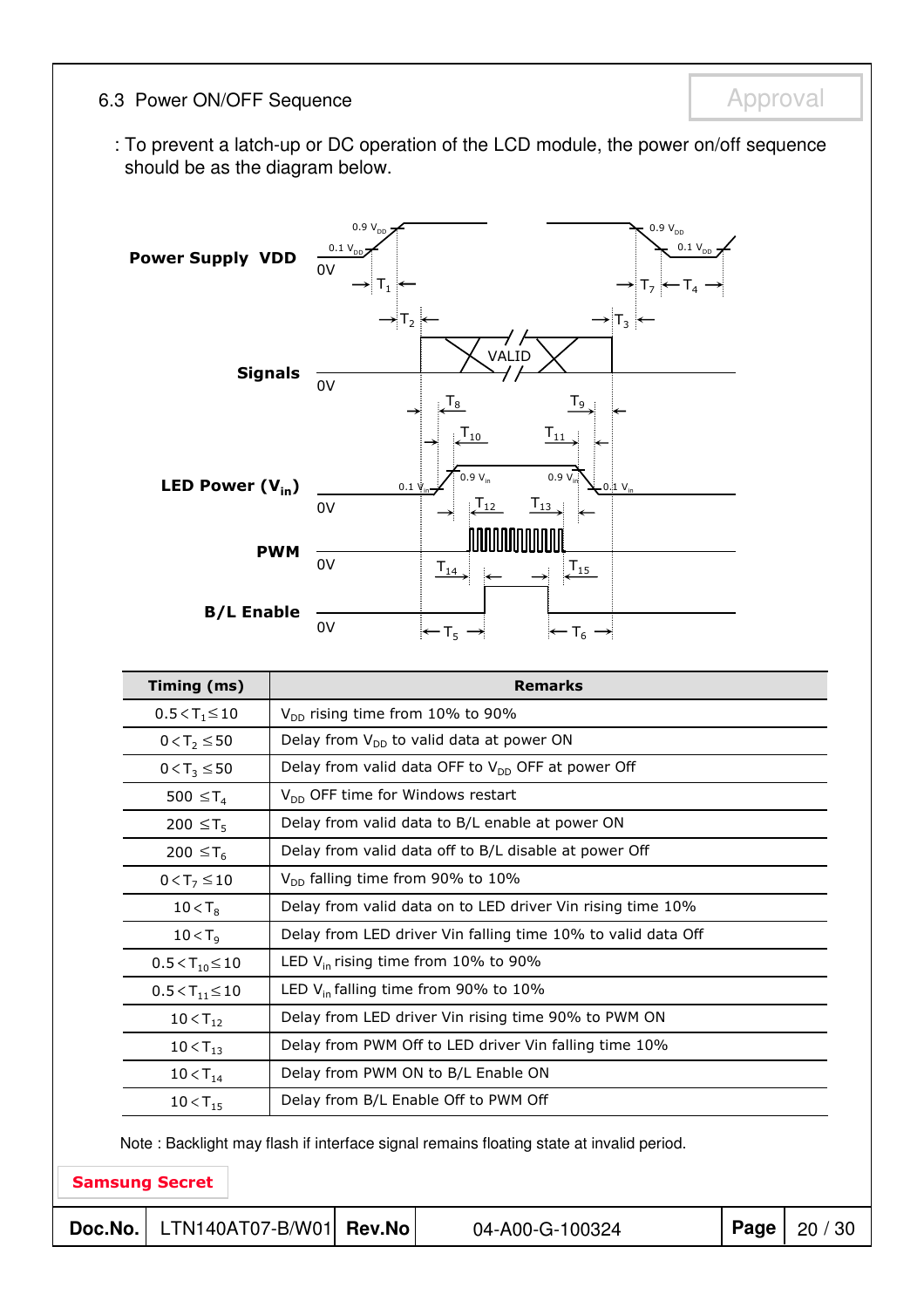# **7. Mechanical Outline Dimension**<br> **14. Approval**

Refer to the next page

| <b>Samsung Secret</b> |                                                                                                                                                                                                                                                                                                                                                                                                                                                                                                                                                                                                                                                   |        |                 |      |       |
|-----------------------|---------------------------------------------------------------------------------------------------------------------------------------------------------------------------------------------------------------------------------------------------------------------------------------------------------------------------------------------------------------------------------------------------------------------------------------------------------------------------------------------------------------------------------------------------------------------------------------------------------------------------------------------------|--------|-----------------|------|-------|
|                       | $\textsf{Doc}.\textsf{No.}\left[\right.\left.\left.\right.\left.\right.\left.\left.\right\vert\left.\right.\left.\left.\right\vert\left.\right.\left.\right\vert\left.\right\vert\left.\right\vert\left.\right\vert\left.\right\vert\left.\right\vert\left.\right\vert\left.\right\vert\left.\right\vert\left.\right\vert\left.\right\vert\left.\right\vert\left.\right\vert\left.\right\vert\left.\right\vert\left.\right\vert\left.\right\vert\left.\right\vert\left.\right\vert\left.\right\vert\left.\right\vert\left.\right\vert\left.\right\vert\left.\right\vert\left.\right\vert\left.\right\vert\left.\right\vert\left.\right\vert\left$ | Rev.No | 04-A00-G-100324 | Page | 21/30 |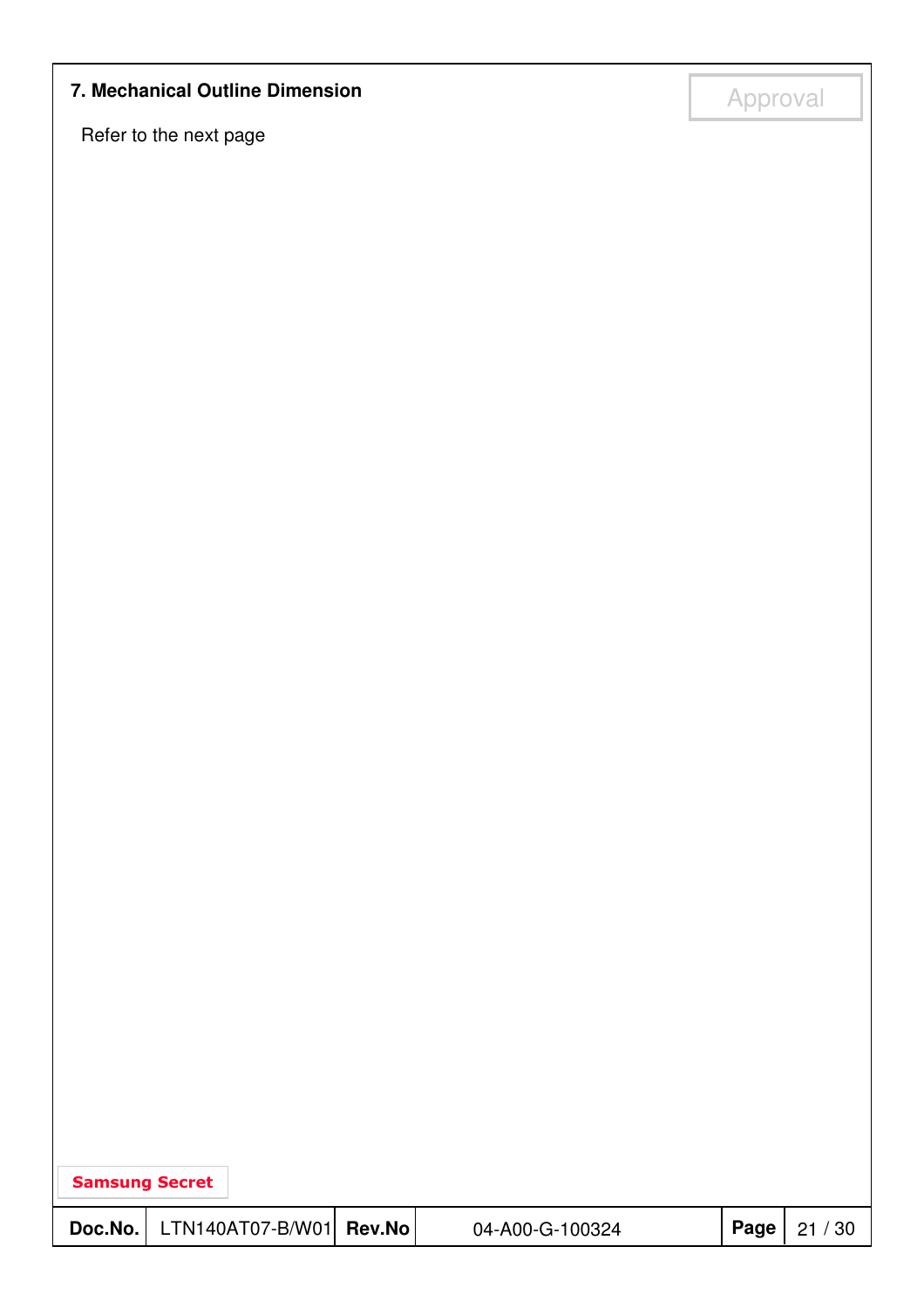![](_page_21_Figure_0.jpeg)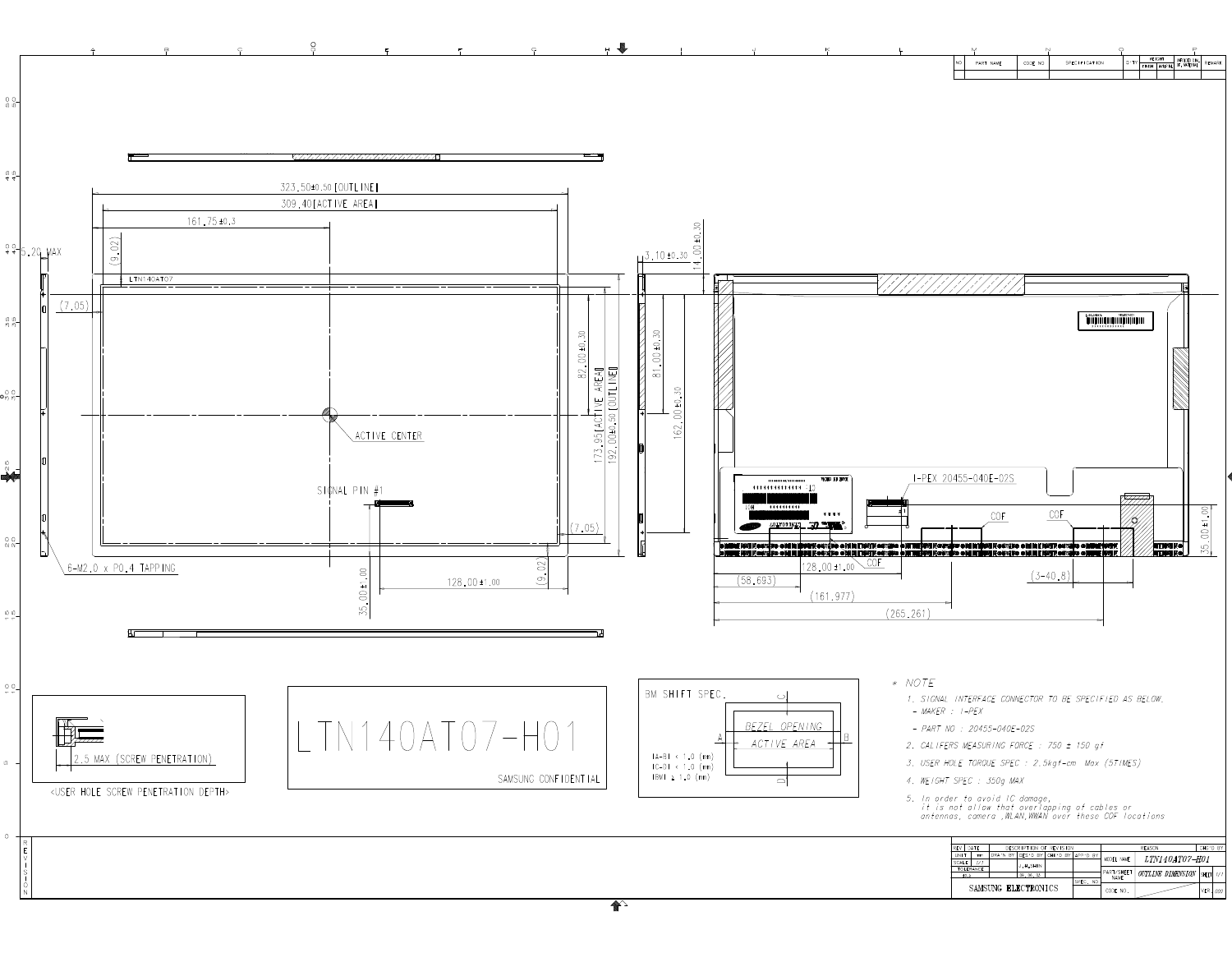![](_page_22_Picture_0.jpeg)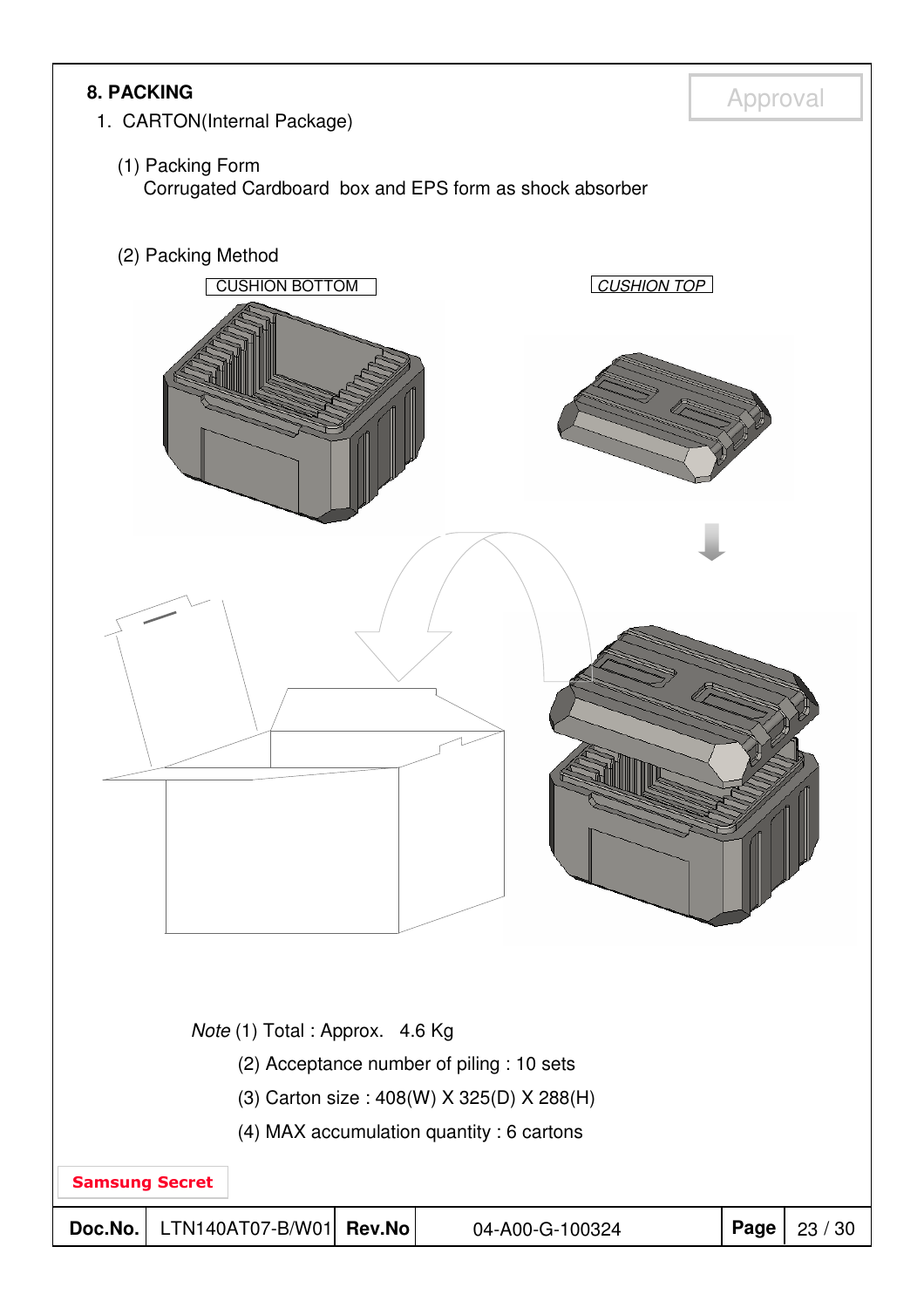# (3) Packing Material and the contract of the contract of the contract of the contract of the contract of the contract of the contract of the contract of the contract of the contract of the contract of the contract of the c

| No | Part name                       | Quantity |  |  |
|----|---------------------------------|----------|--|--|
|    | Static electric protective sack |          |  |  |
| 2  | Packing case (Inner box)        | 1 set    |  |  |
|    | included shock absorber         |          |  |  |
| 3  | Pictorial marking               | 2 pcs    |  |  |
|    | Carton                          | 1 set    |  |  |

#### **9. MARKINGS & OTHERS**

A nameplate bearing followed by is affixed to a shipped product at the specified location on each product.

![](_page_23_Figure_5.jpeg)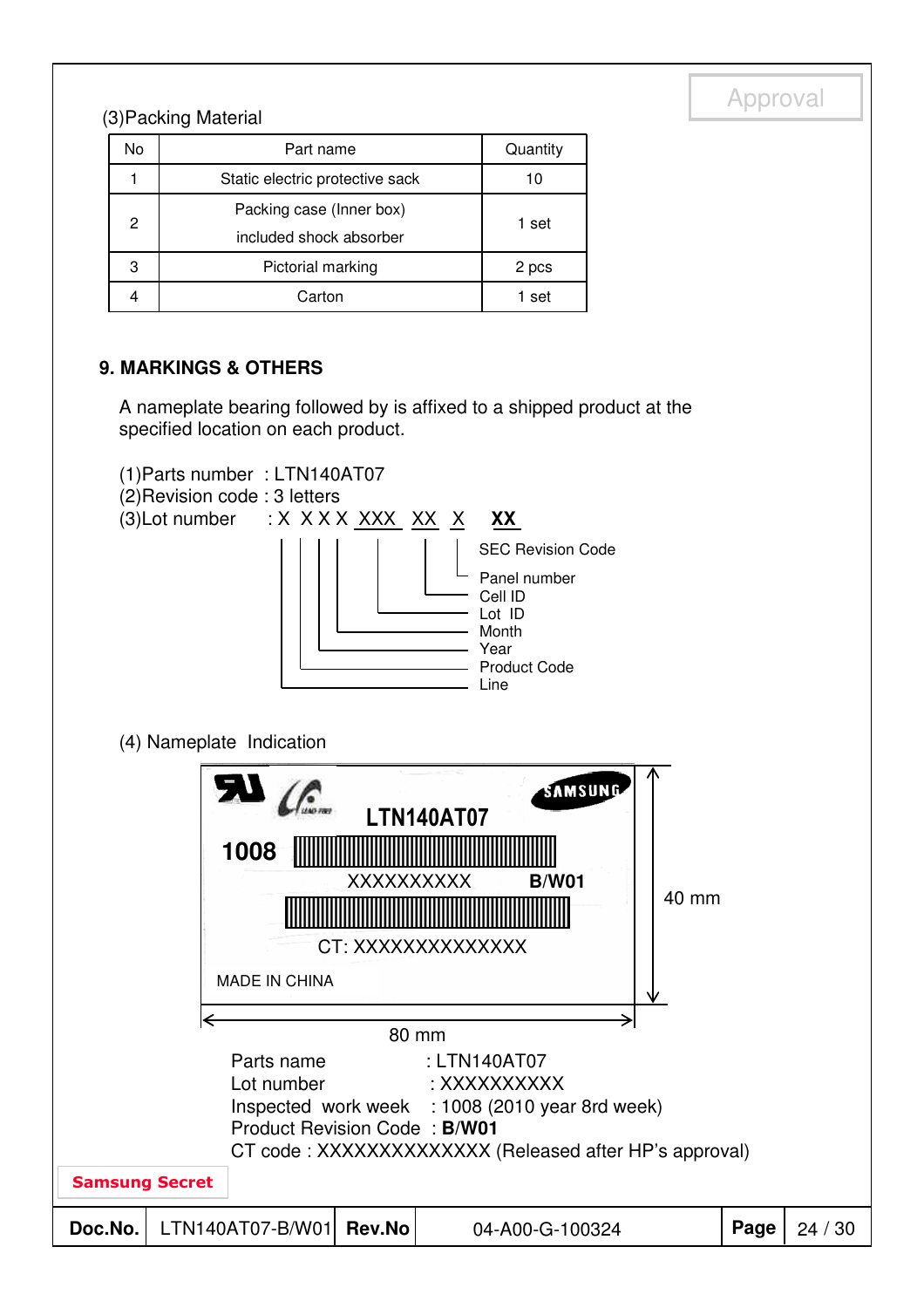|         |                                                                                                                    |        |                                                                                                                  | Approval |         |
|---------|--------------------------------------------------------------------------------------------------------------------|--------|------------------------------------------------------------------------------------------------------------------|----------|---------|
|         | (5) High voltage caution notice                                                                                    |        |                                                                                                                  |          |         |
|         | <b>HIGH VOLTAGE</b><br><b>CAUTION</b><br>RISK OF ELECTRIC SHOCK<br>DISCONNECT THE ELECTRIC<br>POWER BEFORE SERVICE |        | THIS COVER CONTAINS<br>FLUORESCENT LAMP.<br>PLEASE FOLLOW LOCAL<br>ORDINANCES OR<br>REGULATIONS FOR ITS DISPOSAL | 10mm     |         |
|         |                                                                                                                    | 70mm   |                                                                                                                  |          |         |
|         | (6) Packing small box attach                                                                                       |        |                                                                                                                  |          |         |
|         |                                                                                                                    |        | SAMSUNG                                                                                                          |          |         |
|         | <b>DEVICE: LTN140AT07</b><br>TYPE : B/W01                                                                          |        | QTY: 010PCS                                                                                                      |          |         |
|         | XXXXXXXXX                                                                                                          |        |                                                                                                                  |          |         |
|         | <b>MADE IN CHINA</b>                                                                                               |        |                                                                                                                  |          |         |
|         |                                                                                                                    |        |                                                                                                                  |          |         |
|         |                                                                                                                    |        |                                                                                                                  |          |         |
|         |                                                                                                                    |        |                                                                                                                  |          |         |
|         |                                                                                                                    |        |                                                                                                                  |          |         |
|         |                                                                                                                    |        |                                                                                                                  |          |         |
|         |                                                                                                                    |        |                                                                                                                  |          |         |
|         |                                                                                                                    |        |                                                                                                                  |          |         |
|         |                                                                                                                    |        |                                                                                                                  |          |         |
|         | <b>Samsung Secret</b>                                                                                              |        |                                                                                                                  |          |         |
| Doc.No. | LTN140AT07-B/W01                                                                                                   | Rev.No | 04-A00-G-100324                                                                                                  | Page     | 25 / 30 |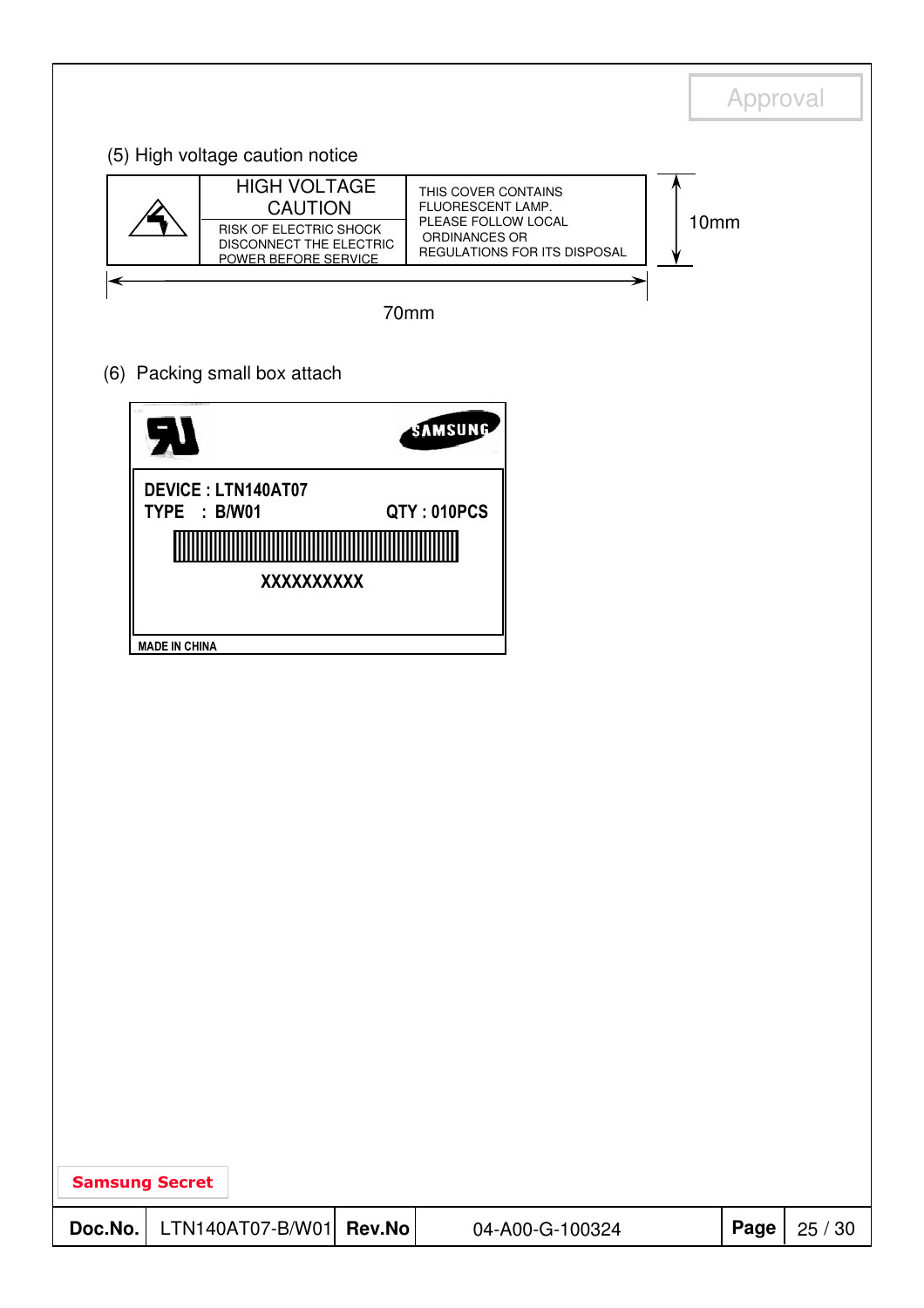## **10. GENERAL PRECAUTIONS Approval**

- 1. Handling
	- (a) When the module is assembled, It should be attached to the system firmly using every mounting holes. Be careful not to twist and bend the modules.
	- (b) Refrain from strong mechanical shock and / or any force to the module. In addition to damage, this may cause improper operation or damage to the module.
	- (c) Note that polarizers are very fragile and could be easily damaged. Do not press or scratch the surface harder than a HB pencil lead.
	- (d) Wipe off water droplets or oil immediately. If you leave the droplets for a long time, Staining and discoloration may occur.
	- (e) If the surface of the polarizer is dirty, clean it using some absorbent cotton or soft cloth.
	- (f) The desirable cleaners are water, IPA (Isoprophyl Alcohol) or Hexane. Do not use Ketone type materials(ex. Acetone), Ethyl alcohol, Toluene, Ethyl acid or Methyl chloride. It might permanent damage to the polarizer due to chemical reaction.
	- (g) If the liquid crystal material leaks from the panel, it should be kept away from the eyes or mouth . In case of contact with hands, legs or clothes, it must be washed away thoroughly with soap.
	- (h) Protect the module from static , it may cause damage to the C-MOS Gate Array IC.
	- (i) Use fingerstalls with soft gloves in order to keep display clean during the incoming inspection and assembly process.
	- (j) Do not disassemble the module.
	- (k) Do not pull or fold the lamp wire.
	- (l) Do not adjust the variable resistor which is located on the back side.
	- (m) Protection film for polarizer on the module shall be slowly peeled off just before use so that the electrostatic charge can be minimized.
	- (n) Pins of I/F connector shall not be touched directly with bare hands.

| <b>Samsung Secret</b> |                           |                 |          |         |
|-----------------------|---------------------------|-----------------|----------|---------|
| Doc.No.               | $LTN140ATO7-B/W01$ Rev.No | 04-A00-G-100324 | Page $ $ | 26 / 30 |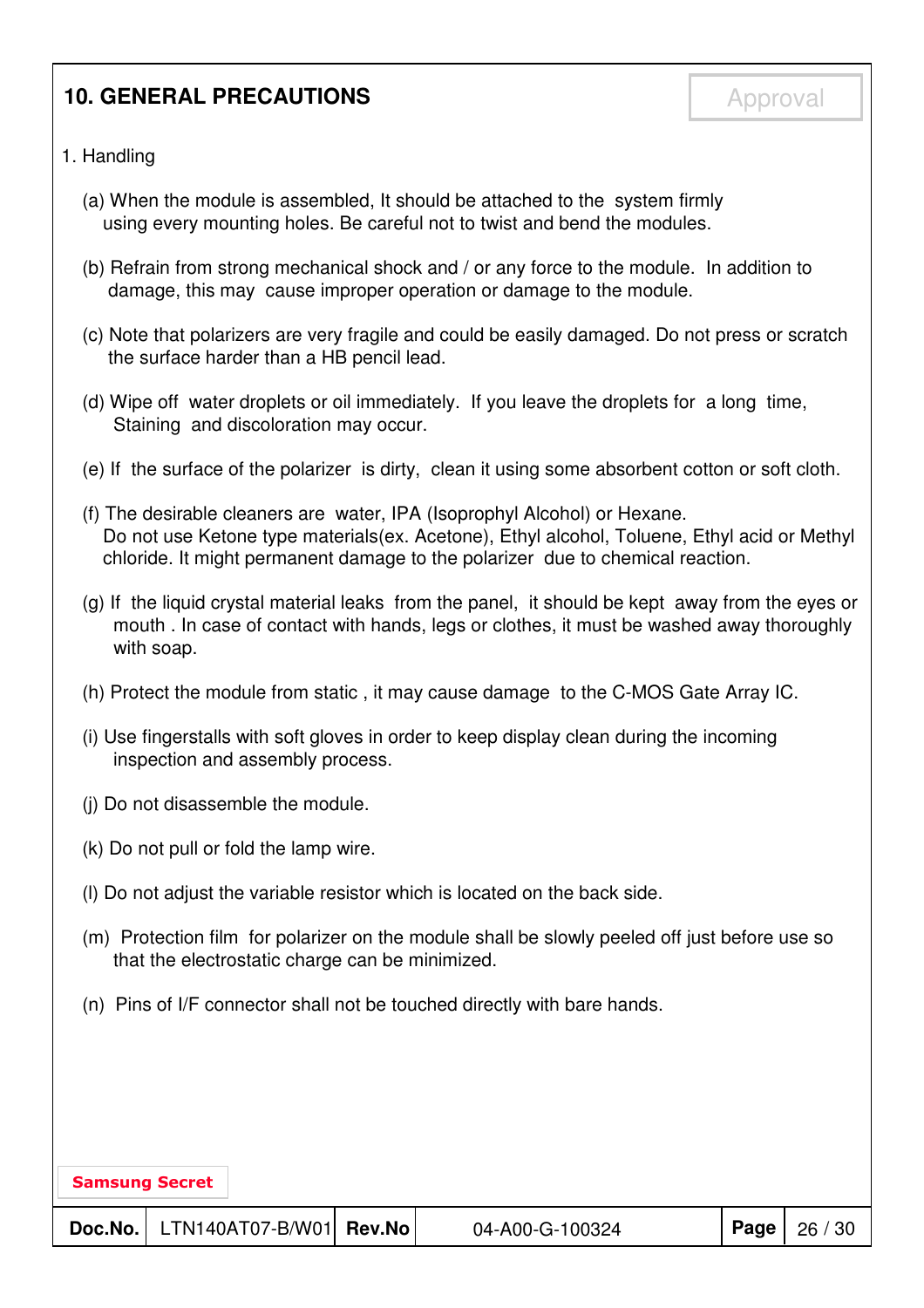#### 2. STORAGE Approval

- (a) Do not leave the module in high temperature, and high humidity for a long time. It is highly recommended to store the module with temperature from 0 to 35 °C and relative humidity of less than 70%.
- (b) Do not store the TFT-LCD module in direct sunlight.
- (c) The module shall be stored in a dark place. It is prohibited to apply sunlight or fluorescent light during the store.

#### 3. OPERATION

- (a) Do not connect,disconnect the module in the " Power On" condition.
- (b) Power supply should always be turned on/off by following item 6.3 " Power on/off sequence ".
- (c) Module has high frequency circuits. Sufficient suppression to the electromagnetic interference shall be done by system manufacturers. Grounding and shielding methods may be important to minimize the interference.
- (d) The standard limited warranty is only applicable when the module is used for general notebook applications. If used for purposes other than as specified, SEC is not to be held reliable for the defective operations. It is strongly recommended to contact SEC to find out fitness for a particular purpose.

#### 4. OTHERS

- (a) Ultra-violet ray filter is necessary for outdoor operation.
- (b) Avoid condensation of water. It may result in improper operation or disconnection of electrode.
- (c) Do not exceed the absolute maximum rating value. ( the supply voltage variation, input voltage variation, variation in part contents and environmental temperature, so on) Otherwise the module may be damaged.
- (d) If the module displays the same pattern continuously for a long period of time,it can be the situation when the image "sticks" to the screen.
- (e) This module has its circuitry PCB's on the rear side and should be handled carefully in order not to be stressed.

Samsung Secret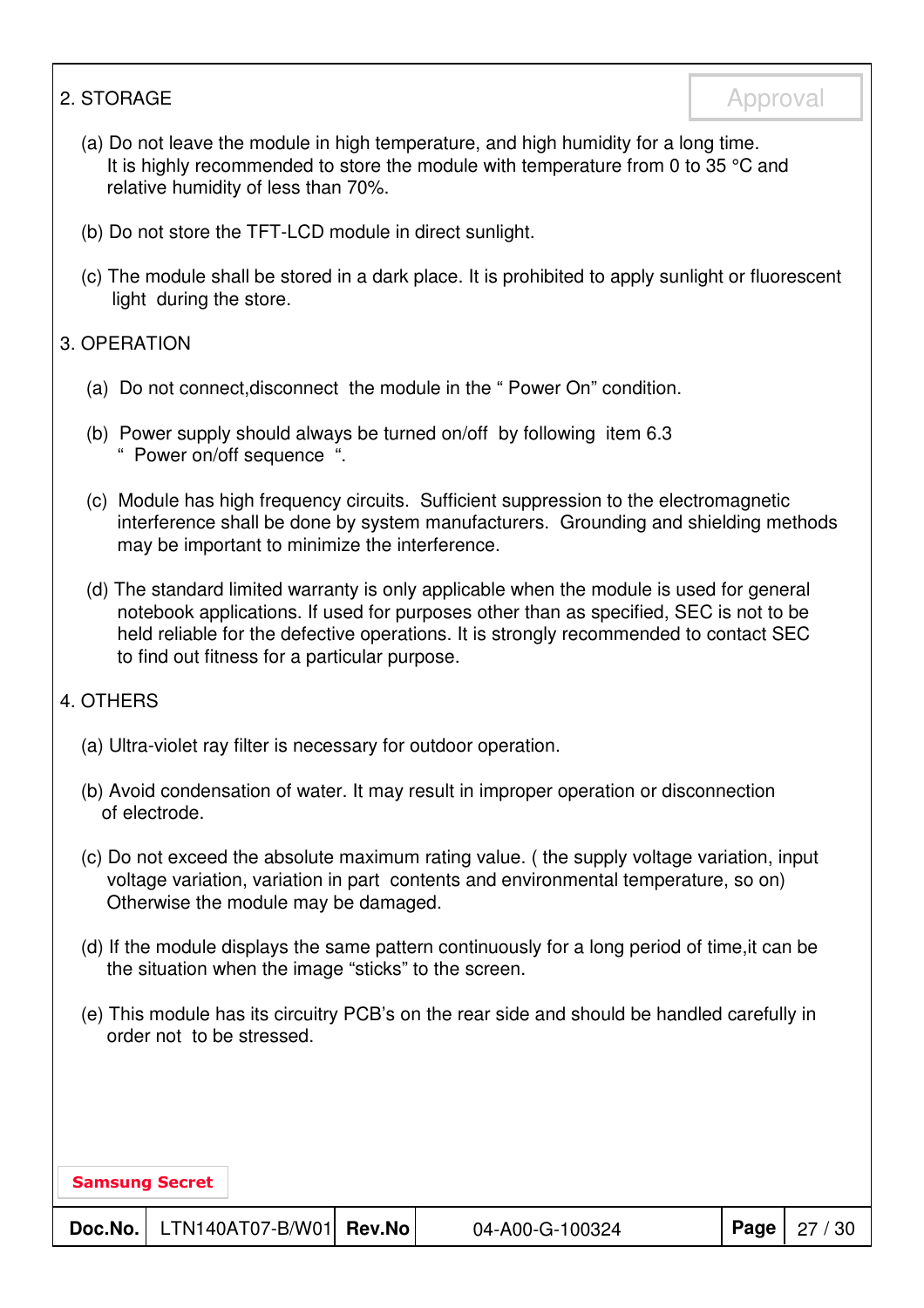**11. EDID** Approval

| <b>Address</b>  |                             | Value           |                      |                      | <b>ASCII</b>    |                             |              |         |
|-----------------|-----------------------------|-----------------|----------------------|----------------------|-----------------|-----------------------------|--------------|---------|
|                 | <b>FUNCTION</b>             |                 | <b>BIN</b>           | <b>DEC</b>           | <b>or</b>       |                             | <b>Notes</b> |         |
| (HEX)           |                             | <b>HEX</b>      |                      |                      | Data            |                             |              |         |
| 00              |                             | 00              | 00000000             | $\Omega$             |                 |                             |              |         |
| 01              |                             | F               | 11111111             | 255                  |                 |                             |              |         |
| 02              |                             | FF              | 11111111             | 255                  |                 |                             |              |         |
| 03              | Header                      | FF              | 11111111             | 255                  |                 | <b>EDID Header</b>          |              |         |
| 04              |                             | FF              | 11111111             | 255                  |                 |                             |              |         |
| 05              |                             | FF              | 11111111             | 255                  |                 |                             |              |         |
| 06              |                             | F               | 11111111             | 255                  |                 |                             |              |         |
| 07              |                             | 00              | 00000000             | $\overline{0}$       |                 |                             |              |         |
| 08              |                             | 4C              | 01001100             | $\overline{76}$      | $\overline{S}$  | 3 character ID              |              |         |
|                 | <b>ID Manufacturer Name</b> |                 |                      |                      | E               |                             |              |         |
| 09              |                             | A <sub>3</sub>  | 10100011             | 163                  | $\mathsf C$     | "SEC"                       |              |         |
| 0A<br>0B        | <b>ID Product Code</b>      | 42              | 01000010<br>00111000 | 66                   | $\boxed{[B]}$   |                             |              |         |
| $\overline{OC}$ |                             | 38<br>00        | 00000000             | 56<br>$\overline{0}$ | [8]             |                             |              |         |
| 0D              |                             | 00              | 00000000             | $\overline{0}$       |                 |                             |              |         |
| 0E              | 32-bit serial no.           | 00              | 00000000             | $\mathbf 0$          |                 |                             |              |         |
| 0 <sub>F</sub>  |                             | 00              | 00000000             | 0                    |                 |                             |              |         |
| 10              | Week of manufacture         | $\overline{00}$ | 00000000             | $\overline{0}$       |                 |                             |              |         |
| $\overline{11}$ | Year of manufacture         | $\overline{12}$ | 00010010             | 18                   | 2008            | 2008                        |              |         |
| 12              | EDID Structure Ver.         | 01              | 00000001             | 1                    | 1               | EDID Ver. 1.0               |              |         |
| 13              | EDID revision #             | $\overline{03}$ | 00000011             | $\overline{3}$       | 3               | EDID Rev. 3                 |              |         |
| $\overline{14}$ | Video input definition      | 80              | 10000000             | 128                  |                 |                             |              |         |
| 15              | Max H image size            | 1F              | 00011111             | 31                   | 31              | 31 cm(approx)               |              |         |
| $\overline{16}$ | Max Vimage size             | 11              | 00010001             | $\overline{17}$      | 17              | 17 cm(approx)               |              |         |
| $\overline{17}$ | Display Gamma               | $\overline{78}$ | 01111000             | 120                  | 2.2             | Gamma 2.2                   |              |         |
| 18              | Feature support             | 0A              | 00001010             | 10                   |                 |                             |              |         |
| $\overline{19}$ | Red/green low bits          | 85              | 10000101             | 133                  |                 | 10000111                    |              |         |
| $\overline{1A}$ | Blue/white low bits         | 95              | 10010101             | 149                  |                 | 11111110                    |              |         |
| 1B              | Red x high bits             | 99              | 10011001             | 153                  | 0.600           | Red $\times$ 0.600=         |              |         |
|                 |                             |                 |                      |                      |                 | 10011001                    |              |         |
| 1C              | Red y                       | 57              | 01010111             | 87                   | 0.340           | Red y 0.340=                |              |         |
|                 |                             |                 |                      |                      |                 | 01010111                    |              |         |
| 1D              | Green x                     | 4F              | 01001111             | 79                   | 0.310           | Green $x0.310=$             |              |         |
|                 |                             |                 |                      |                      |                 | 01001111                    |              |         |
| 1E              | Green y                     | 8F              | 10001111             | 143                  | 0.560           | Green $y0.560=$<br>10001111 |              |         |
|                 |                             |                 |                      |                      | 0.150           | Blue x 0.150=               |              |         |
| 1F              | Blue x                      | 26              | 00100110             | 38                   |                 | 00100110                    |              |         |
|                 |                             |                 |                      |                      | 0.130           | Blue y 0.130=               |              |         |
| 20              | Blue y                      | 21              | 00100001             | 33                   |                 | 00100001                    |              |         |
|                 |                             |                 |                      |                      | 0.313           | White $x0.313=$             |              |         |
| 21              | White x                     | 50              | 01010000             | 80                   |                 | 01010000                    |              |         |
|                 |                             |                 |                      |                      | 0.329           | White y 0.329=              |              |         |
| 22              | White y                     | 54              | 01010100             | 84                   |                 | 01010100                    |              |         |
| $\overline{23}$ | Established timing 1        | $\overline{00}$ | 00000000             | $\overline{0}$       |                 |                             |              |         |
| $\overline{24}$ | Established timing 2        | $00\,$          | 00000000             | $\overline{0}$       |                 |                             |              |         |
| 25              | Established timing 3        | $00\,$          | 00000000             | 0                    |                 |                             |              |         |
|                 |                             |                 |                      |                      |                 |                             |              |         |
|                 | <b>Samsung Secret</b>       |                 |                      |                      |                 |                             |              |         |
| Doc.No.         | LTN140AT07-B/W01            | <b>Rev.No</b>   |                      |                      | 04-A00-G-100324 |                             | Page         | 28 / 30 |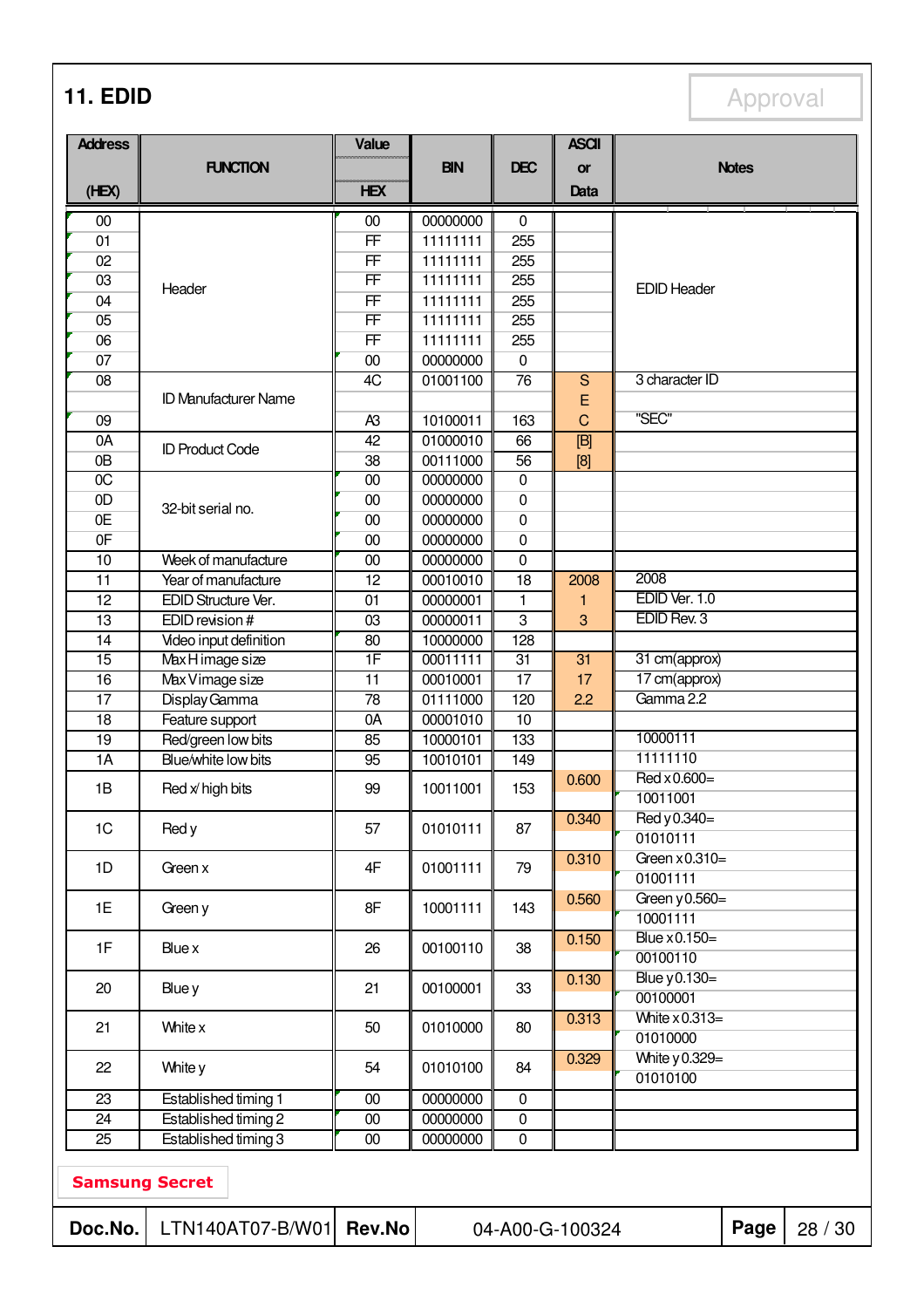| Doc.No.               | LTN140AT07-B/W01                         | <b>Rev.No</b>                     |                      | 04-A00-G-100324           |                     |                                                                                                                      | Page | 29/30 |
|-----------------------|------------------------------------------|-----------------------------------|----------------------|---------------------------|---------------------|----------------------------------------------------------------------------------------------------------------------|------|-------|
|                       |                                          |                                   |                      |                           |                     |                                                                                                                      |      |       |
| <b>Samsung Secret</b> |                                          |                                   |                      |                           |                     |                                                                                                                      |      |       |
| 59                    |                                          | 00                                | 00000000             | $\mathbf 0$               |                     | Module revision                                                                                                      |      |       |
| 58                    |                                          | $\overline{74}$                   | 01110100             | 116                       |                     | Typmax=value <sup>*2</sup> + VAlines                                                                                 |      |       |
| 57                    |                                          | 02                                | 00000010             | $\mathbf{c}$              |                     | Thpmin=value <sup>*2</sup> + HA pixelclks<br>Thpmax=value <sup>*</sup> 2 + HA pixelclks<br>Typmin=value*2 + VA lines |      |       |
| 55<br>56              |                                          | $\overline{1E}$<br>B <sub>4</sub> | 00011110<br>10110100 | $\infty$<br>180           |                     |                                                                                                                      |      |       |
| 54                    |                                          | 00                                | 00000000             | $\mathsf{O}\xspace$       |                     | Value=Tvbpmax/2                                                                                                      |      |       |
| 53                    |                                          | 00                                | 00000000             | $\overline{O}$            |                     | Value=Tvbpmin / 2                                                                                                    |      |       |
| 52                    |                                          | 00                                | 00000000             | $\overline{O}$            |                     | Value=VSPWmax/2                                                                                                      |      |       |
| 51                    |                                          | 00                                | 00000000             | $\overline{O}$            |                     | Value=VSPWmin /2                                                                                                     |      |       |
| 4F<br>50              | Detailed timing/monitor<br>descriptor #2 | 00<br>00                          | 00000000<br>00000000 | $\overline{O}$<br>$\circ$ |                     | Value=Thbpmin /2<br>Value=Thbpmax/2                                                                                  |      |       |
| 4E                    |                                          | $\overline{00}$                   | 00000000             | $\overline{0}$            |                     | Value=HSPWmax/2                                                                                                      |      |       |
| 4D                    |                                          | 00                                | 00000000             | $\mathsf O$               |                     | Value=HSPWmin / 2                                                                                                    |      |       |
| 4C                    |                                          | 00                                | 00000000             | 0                         |                     |                                                                                                                      |      |       |
| 4B                    |                                          | 0F                                | 00001111             | 15                        |                     |                                                                                                                      |      |       |
| 4A                    |                                          | 00                                | 00000000             | 0                         |                     | Manufacturer Specified (Timing)                                                                                      |      |       |
| 49                    |                                          | 00                                | 00000000             | 0                         |                     |                                                                                                                      |      |       |
| 48                    |                                          | 00                                | 00000000             | 0                         |                     |                                                                                                                      |      |       |
| 47                    |                                          | 19                                | 00011001             | $\overline{25}$           |                     |                                                                                                                      |      |       |
| 46                    |                                          | 00                                | 00000000             | 0                         |                     | No Vertical Border                                                                                                   |      |       |
| 44<br>45              |                                          | 10<br>00                          | 00010000<br>00000000 | 16<br>0                   |                     | No Horizontal Border                                                                                                 |      |       |
| 43                    |                                          | <b>AE</b>                         | 10101110             | 174                       | 174                 | Vimage size = $174$ mm(approx)                                                                                       |      |       |
| 42                    |                                          | 35                                | 00110101             | 53                        | 309                 | H image size= 309 mm (approx)                                                                                        |      |       |
| 41                    |                                          | 00                                | 00000000             | 0                         |                     | 2bit: 2bit: 2bit: 2bit                                                                                               |      |       |
| 40                    | descriptor #1                            | 25                                | 00100101             | 37                        | $\overline{c}$<br>5 | V sync. Offset=2 lines<br>V sync. Width=5 lines                                                                      |      |       |
| 3F                    | Detailed timing/monitor                  | $\overline{20}$                   | 00100000             | 32                        | 32                  | H sync. Width=32 pixels                                                                                              |      |       |
| 3E                    |                                          | $\overline{30}$                   | 00110000             | 48                        | 48                  | H sync. Offset=48 pixels                                                                                             |      |       |
| 3D                    |                                          | 30                                | 00110000             | 48                        |                     | 4bit: 4bit                                                                                                           |      |       |
| 3C                    |                                          | $\overline{OC}$                   | 00001100             | $\overline{12}$           | 12                  | Vertical blanking=12 lines                                                                                           |      |       |
| 3B                    |                                          | 00                                | 00000000             | 0                         | 768                 | Vertcal active=768 lines                                                                                             |      |       |
| 3A                    |                                          | $\overline{50}$                   | 01010000             | $\overline{80}$           |                     | 4bit: 4bit                                                                                                           |      |       |
| 38<br>39              |                                          | 56<br>$\overline{72}$             | 01110010             | $\frac{114}{x}$           | 114                 | Hor blanking=114 pixels                                                                                              |      |       |
| 37                    |                                          | 1B                                | 00011011<br>01010110 | 27<br>86                  | 1366                | Hor active=1366 pixels                                                                                               |      |       |
| 36                    |                                          | 12                                | 00010010             | 18                        | 69.3                | Main clock= 69.3 MHz                                                                                                 |      |       |
| 35                    |                                          | 01                                | 00000001             | 1                         |                     |                                                                                                                      |      |       |
| 34                    | Standard timing #8                       | $\overline{01}$                   | 00000001             | $\mathbf{1}$              |                     | not used                                                                                                             |      |       |
| 33                    | Standard timing #7                       | 01                                | 00000001             | 1                         |                     | not used                                                                                                             |      |       |
| 32                    |                                          | 01                                | 00000001             | $\mathbf{1}$              |                     |                                                                                                                      |      |       |
| 30<br>31              | Standard timing #6                       | 01<br>01                          | 00000001             | $\mathbf{1}$              |                     | not used                                                                                                             |      |       |
| 2F                    |                                          | 01                                | 00000001<br>00000001 | 1<br>$\mathbf{1}$         |                     |                                                                                                                      |      |       |
| 2E                    | Standard timing #5                       | $\overline{01}$                   | 00000001             | $\mathbf{1}$              |                     | not used                                                                                                             |      |       |
| 2D                    | Standard timing #4                       | 01                                | 00000001             | 1                         |                     | not used                                                                                                             |      |       |
| 2C                    |                                          | $\overline{01}$                   | 00000001             | $\mathbf{1}$              |                     |                                                                                                                      |      |       |
| 2B                    | Standard timing #3                       | 01                                | 00000001             | 1                         |                     | not used                                                                                                             |      |       |
| 29<br>2A              |                                          | 01<br>01                          | 00000001<br>00000001 | 1<br>1                    |                     |                                                                                                                      |      |       |
| 28                    | Standard timing #2                       | 01                                | 00000001             | 1                         |                     | not used                                                                                                             |      |       |
| 27                    |                                          | 01                                | 00000001             | 1                         |                     |                                                                                                                      |      |       |
| 26                    | Standard timing #1                       | 01                                | 00000001             | 1                         |                     | not used                                                                                                             |      |       |